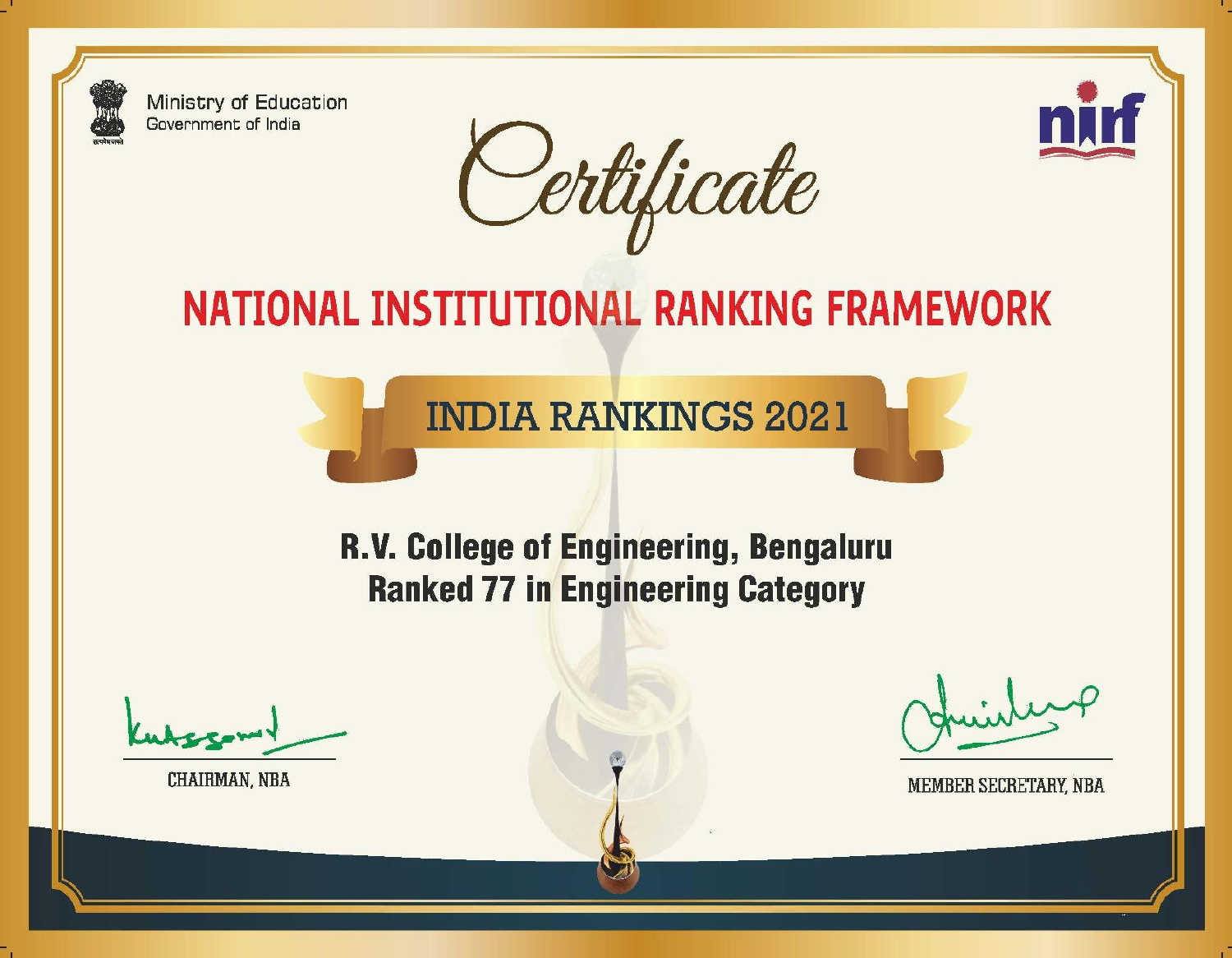# **Submitted Institute Data for NIRF'2022'**

Institute Name: R.V. College of Engineering [IR-E-C-1269]

#### **Sanctioned (Approved) Intake**

| <b>Academic Year</b>    | 2020-21 | 2019-20 | 2018-19 | 2017-18 | 2016-17 | 2015-16 |
|-------------------------|---------|---------|---------|---------|---------|---------|
| UG [4 Years Program(s)] | 1060    | 1060    | 1060    | 1060    |         |         |
| PG [2 Year Program(s)]  | 324     | 342     |         |         |         |         |

#### **Total Actual Student Strength (Program(s) Offered by Your Institution)**

| (All programs<br>of all years) | No. of Male<br><b>Students</b> | No. of Female<br><b>Students</b> | <b>Total Students</b> | <b>Within State</b><br>(Including male<br>& female) | <b>Outside State</b><br>(Including male<br>& female) | Outside<br>Country<br>(Including male<br>& female) | Economically<br><b>Backward</b><br>(Including male<br>& female) | <b>Socially</b><br>Challenged<br>$(SC+ST+OBC)$<br>Including male<br>& female) | No. of students<br>receiving full<br>tuition fee<br>reimbursement<br>from the State<br>and Central<br>Government | No. of students<br>receiving full<br>tuition fee<br>reimbursement<br>from Institution<br><b>Funds</b> | No. of students<br>receiving full<br>tuition fee<br>reimbursement<br>from the Private<br><b>Bodies</b> | No. of students<br>who are not<br>receiving full<br>tuition fee<br>reimbursement |
|--------------------------------|--------------------------------|----------------------------------|-----------------------|-----------------------------------------------------|------------------------------------------------------|----------------------------------------------------|-----------------------------------------------------------------|-------------------------------------------------------------------------------|------------------------------------------------------------------------------------------------------------------|-------------------------------------------------------------------------------------------------------|--------------------------------------------------------------------------------------------------------|----------------------------------------------------------------------------------|
| UG [4 Years<br>Program(s)]     | 3684                           | 1245                             | 4929                  | 3520                                                | 1388                                                 | 21                                                 | 207                                                             | 1056                                                                          | 357                                                                                                              |                                                                                                       | 102                                                                                                    | 804                                                                              |
| PG [2 Year<br>Program(s)]      | 354                            | 253                              | 607                   | 575                                                 | -32                                                  |                                                    |                                                                 | 154                                                                           | 78                                                                                                               |                                                                                                       |                                                                                                        | 70                                                                               |

#### **Placement & Higher Studies**

#### **UG [4 Years Program(s)]: Placement & higher studies for previous 3 years**

| <b>Academic Year</b> | No. of first year<br>students intake in the<br>year | No. of first year<br>students admitted in<br>the year | <b>Academic Year</b> | No. of students<br>admitted through<br>Lateral entry | <b>Academic Year</b> | No. of students<br>graduating in<br>minimum stipulated<br>time | No. of students<br>placed | Median salary of<br>placed<br>graduates(Amount in<br>Rs.) | No. of students<br>selected for Higher<br><b>Studies</b> |
|----------------------|-----------------------------------------------------|-------------------------------------------------------|----------------------|------------------------------------------------------|----------------------|----------------------------------------------------------------|---------------------------|-----------------------------------------------------------|----------------------------------------------------------|
| 2015-16              | 1060                                                | 1047                                                  | 2016-17              | 197                                                  | 2018-19              | 950                                                            | 721                       | 800000(eight lakhs<br>only)                               | 59                                                       |
| 2016-17              | 1060                                                | 1047                                                  | 2017-18              | 197                                                  | 2019-20              | 1063                                                           | 675                       | 850000(eight lakhs fifty<br>thousand only)                | 78                                                       |
| 2017-18              | 1060                                                | 1050                                                  | 2018-19              | 190                                                  | 2020-21              | 1097                                                           | 683                       | 800000(eight lakhs<br>only)                               | 70                                                       |

#### **PG [2 Years Program(s)]: Placement & higher studies for previous 3 years**

| <b>Academic Year</b> | No. of first year<br>students intake in the<br>year | No. of first year<br>students admitted in<br>the year | <b>Academic Year</b> | No. of students graduating in minimum<br>stipulated time | No. of students<br>placed | Median salary of<br>placed<br>graduates(Amount in<br><b>Rs.)</b> | No. of students<br>selected for Higher<br><b>Studies</b> |
|----------------------|-----------------------------------------------------|-------------------------------------------------------|----------------------|----------------------------------------------------------|---------------------------|------------------------------------------------------------------|----------------------------------------------------------|
| 2017-18              | 414                                                 | 353                                                   | 2018-19              | 299                                                      | 164                       | 600000(six lakhs only)                                           |                                                          |
| 2018-19              | 378                                                 | 326                                                   | 2019-20              | 243                                                      | 160                       | 650000(six lakhs fifty<br>thousand only)                         |                                                          |
| 2019-20              | 342                                                 | 330                                                   | 2020-21              | 277                                                      | 149                       | 680000(six lakhs<br>eighty thousand only)                        |                                                          |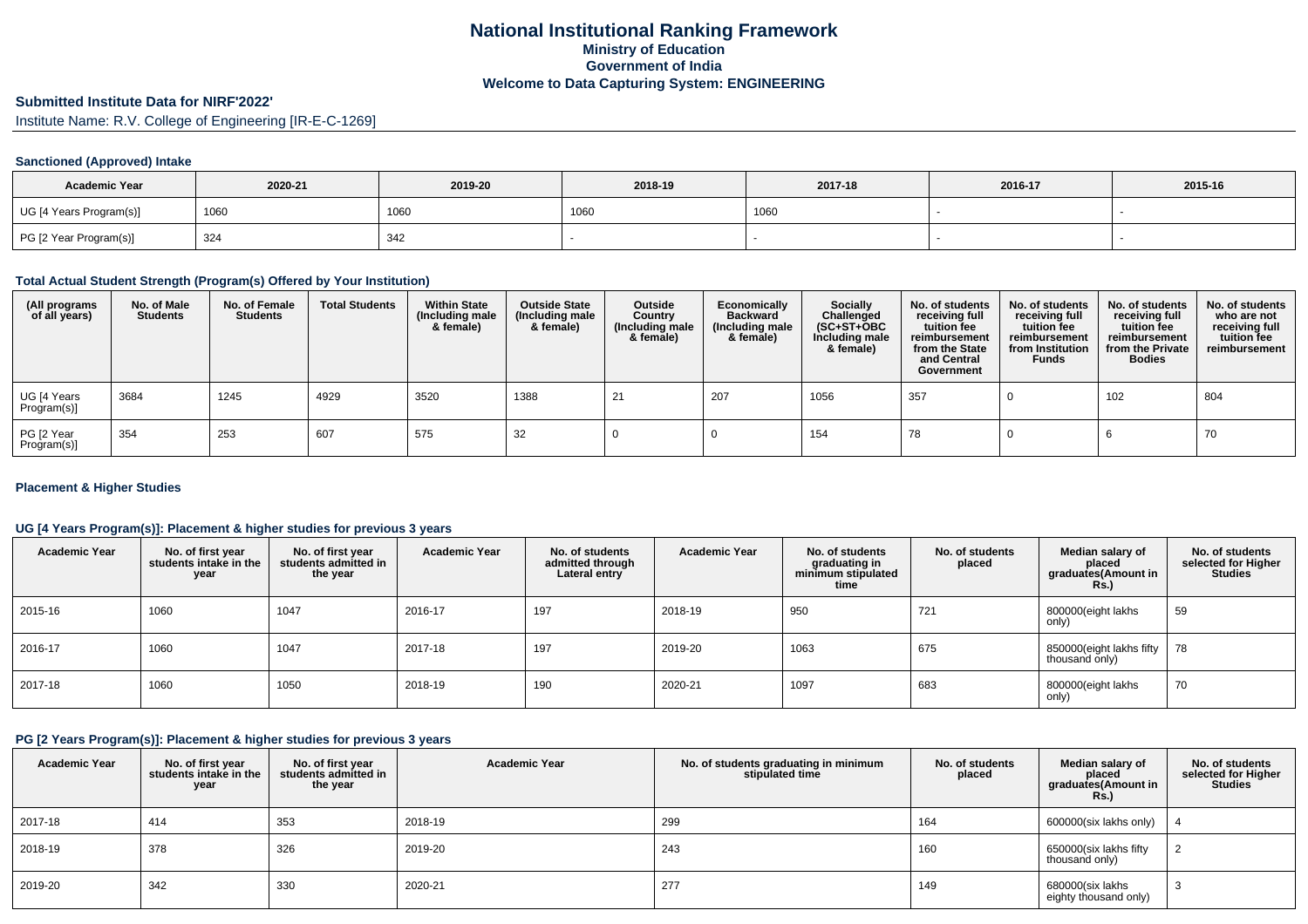#### **Ph.D Student Details**

| Ph.D (Student pursuing doctoral program till 2020-21 Students admitted in the academic year 2020-21 should not be entered here.) |         |          |         |  |  |  |  |
|----------------------------------------------------------------------------------------------------------------------------------|---------|----------|---------|--|--|--|--|
| <b>Total Students</b>                                                                                                            |         |          |         |  |  |  |  |
| Full Time                                                                                                                        |         | 22       |         |  |  |  |  |
| Part Time                                                                                                                        |         | 291      |         |  |  |  |  |
| No. of Ph.D students graduated (including Integrated Ph.D)                                                                       |         |          |         |  |  |  |  |
|                                                                                                                                  | 2020-21 | 2019-20  | 2018-19 |  |  |  |  |
| Full Time                                                                                                                        |         |          |         |  |  |  |  |
| Part Time                                                                                                                        | 28      | 34<br>10 |         |  |  |  |  |

## **Financial Resources: Utilised Amount for the Capital expenditure for previous 3 years**

| <b>Academic Year</b>                                                                                                                                                                      | 2020-21                                                                                              | 2019-20                                                                                       | 2018-19                                                                             |  |  |  |  |  |  |  |
|-------------------------------------------------------------------------------------------------------------------------------------------------------------------------------------------|------------------------------------------------------------------------------------------------------|-----------------------------------------------------------------------------------------------|-------------------------------------------------------------------------------------|--|--|--|--|--|--|--|
|                                                                                                                                                                                           | <b>Utilised Amount</b>                                                                               | <b>Utilised Amount</b>                                                                        | <b>Utilised Amount</b>                                                              |  |  |  |  |  |  |  |
|                                                                                                                                                                                           | Annual Capital Expenditure on Academic Activities and Resources (excluding expenditure on buildings) |                                                                                               |                                                                                     |  |  |  |  |  |  |  |
| Library (Books, Journals and e-Resources only)                                                                                                                                            | 3242963 (thirty two lakhs forty two thousand nine hundred and<br>sixty three only)                   | 5268361 (fifty two lakhs sixty eight thousand three hundred and<br>sixty one only)            | 3237270 (thirty two lakhs thirty seven thousand two hundred<br>and seventy only)    |  |  |  |  |  |  |  |
| New Equipment and software for Laboratories                                                                                                                                               | 38563952 (three crores eighty five lakhs sixty three thousand<br>nine hundred and fifty two only)    | 47162212 (four crores seventy one thousand sixty two<br>thousand two hundred and twelve only) | 67684043 (six crores seventy six thousand eighty four<br>thousand forty three only) |  |  |  |  |  |  |  |
| <b>Engineering Workshops</b>                                                                                                                                                              | 819401 (eight lakhs ninteen thousand four hundred and one<br>only)                                   | 545456 (five lakhs forty five thousand four hundred and fifty six<br>only)                    | 441325 (four lakhs forty one thousand three hundred and<br>twenty five only)        |  |  |  |  |  |  |  |
| Other expenditure on creation of Capital Assets (For setting up<br>classrooms, seminar hall, conference hall, library, Lab, Engq<br>workshops excluding expenditure on Land and Building) | 4635793 (forty six lakhs thirty five thousand seven hundred and<br>ninety three only)                | 1630679 (sixteen lakhs thirty thousand six hundred and<br>seventy nine only)                  | 5319054 (fifty three lakhs nineteen thousand fifty four only)                       |  |  |  |  |  |  |  |

# **Financial Resources: Utilised Amount for the Operational expenditure for previous 3 years**

| Academic Year                                                                                                                                                                                   | 2020-21                                                                                            | 2019-20                                                                                                  | 2018-19                                                                                         |  |  |  |  |  |  |
|-------------------------------------------------------------------------------------------------------------------------------------------------------------------------------------------------|----------------------------------------------------------------------------------------------------|----------------------------------------------------------------------------------------------------------|-------------------------------------------------------------------------------------------------|--|--|--|--|--|--|
|                                                                                                                                                                                                 | <b>Utilised Amount</b>                                                                             | <b>Utilised Amount</b>                                                                                   | <b>Utilised Amount</b>                                                                          |  |  |  |  |  |  |
| <b>Annual Operational Expenditure</b>                                                                                                                                                           |                                                                                                    |                                                                                                          |                                                                                                 |  |  |  |  |  |  |
| Salaries (Teaching and Non Teaching staff)                                                                                                                                                      | 579484024 (fifty seven crores ninety four lakhs eighty four<br>thousand twenty four only)          | 567226829 (fifty six crores seventy two lakhs twenty six<br>thousand eight hundred and twenty nine only) | 586410159 (fifty eight crores sixty four lakhs ten thousand one<br>hundred and fifty nine only) |  |  |  |  |  |  |
| Maintenance of Academic Infrastructure or consumables and<br>other running expenditures (excluding maintenance of hostels<br>and allied services, rent of the building, depreciation cost, etc) | 123287161 (twelve crores thirty two lakhs eighty seven<br>thousand one hundred and sixty one only) | 170531143 (seventeen crores five lakhs thirty one thousand<br>one hundred and forty three only)          | 160397049 (sixteen crores three lakhs ninety seven thousand<br>forty nine only)                 |  |  |  |  |  |  |
| Seminars/Conferences/Workshops                                                                                                                                                                  | 943939 (nine lakhs forty three thousand nine hundred and<br>thirty nine only)                      | 2611330 (twenty six lakhs eleven thousand three hundred and<br>thirty only)                              | 3204000 (thirty two lakhs four thousand only)                                                   |  |  |  |  |  |  |

**IPR**

| Calendar year            | 2020 | 2019 | 2018 |
|--------------------------|------|------|------|
| No. of Patents Published |      |      |      |
| No. of Patents Granted   |      |      |      |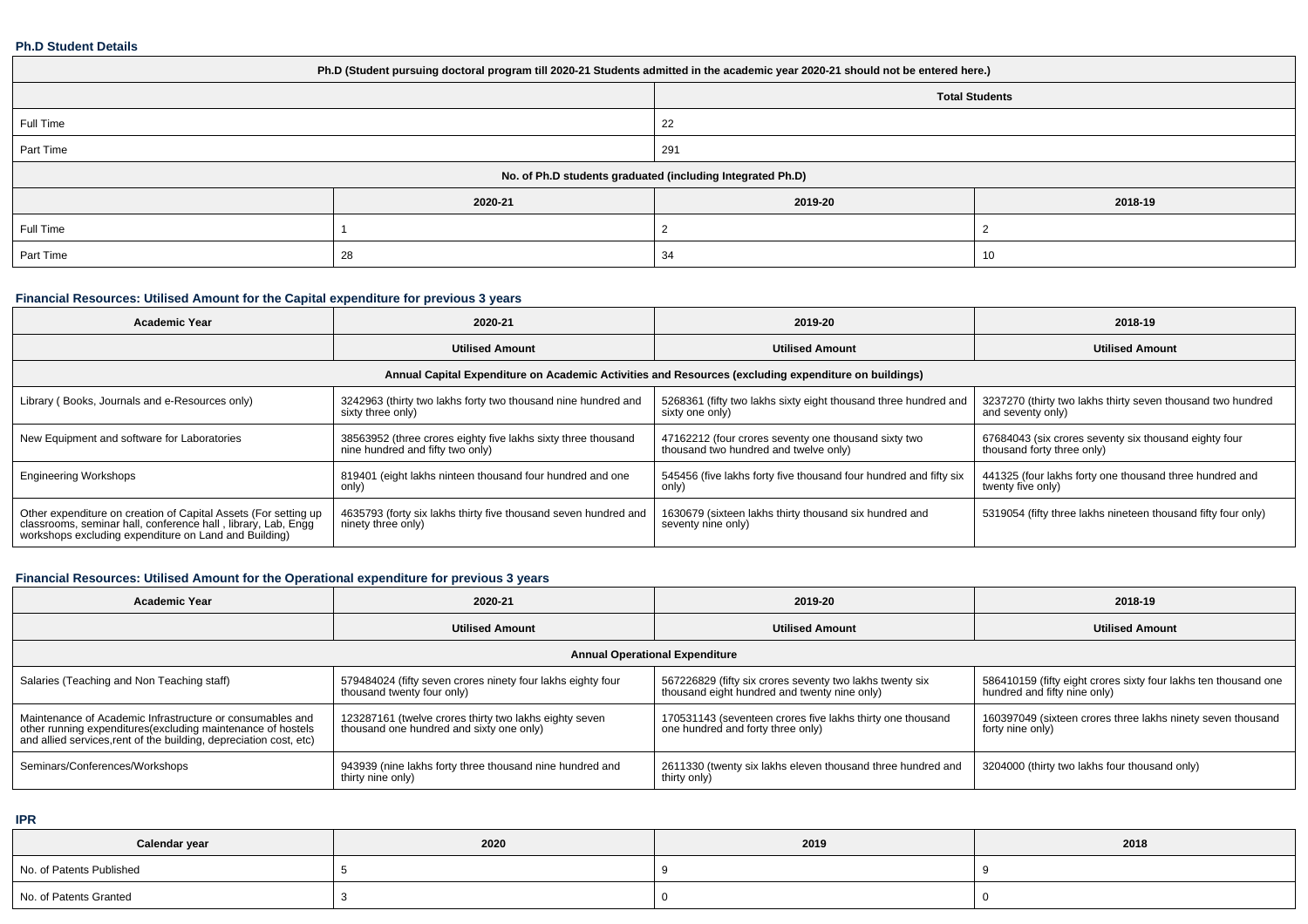#### **Sponsored Research Details**

| <b>Financial Year</b>                    | 2020-21                                                                                                                                   | 2019-20  | 2018-19                                                                              |
|------------------------------------------|-------------------------------------------------------------------------------------------------------------------------------------------|----------|--------------------------------------------------------------------------------------|
| Total no. of Sponsored Projects          |                                                                                                                                           | ιc       |                                                                                      |
| Total no. of Funding Agencies            |                                                                                                                                           |          |                                                                                      |
| Total Amount Received (Amount in Rupees) | 58486341                                                                                                                                  | 10005711 | 17489813                                                                             |
| Amount Received in Words                 | Five Crores eighty four lakhs eighty six thousand three hundred   one crore five thousand seven hundred eleven only<br>and forty one only |          | one crore seventy four lakhs eighty nine thousand eight<br>hundred and thirteen only |

## **Consultancy Project Details**

| <b>Financial Year</b>                    | 2020-21                                                                 | 2019-20                                                                        | 2018-19                                                                         |
|------------------------------------------|-------------------------------------------------------------------------|--------------------------------------------------------------------------------|---------------------------------------------------------------------------------|
| Total no. of Consultancy Projects        |                                                                         | 45                                                                             | 59                                                                              |
| Total no. of Client Organizations        |                                                                         | 36                                                                             | -32                                                                             |
| Total Amount Received (Amount in Rupees) | 18386026                                                                | 27401672                                                                       | 20356368                                                                        |
| Amount Received in Words                 | One crore eighty three lakhs eighty six thousand and twenty six<br>only | two crores seventy four lakhs one thousand six hundred and<br>seventy two only | two crores thirty five lakhs six thousand three hundred and<br>sixty eight only |

#### **PCS Facilities: Facilities of physically challenged students**

| 1. Do your institution buildings have Lifts/Ramps?                                                                                                         | Yes, more than 80% of the buildings |
|------------------------------------------------------------------------------------------------------------------------------------------------------------|-------------------------------------|
| 2. Do your institution have provision for walking aids, including wheelchairs and transportation from one building to another for<br>handicapped students? | Yes                                 |
| 3. Do your institution buildings have specially designed toilets for handicapped students?                                                                 | Yes, more than 80% of the buildings |

#### **Faculty Details**

| Srno           | Name                                                       | Age | Designation                | Gender | Qualification | <b>Experience (In</b><br>Months) | <b>Currently working</b><br>with institution? | <b>Joining Date</b> | <b>Leaving Date</b>      | <b>Association type</b> |
|----------------|------------------------------------------------------------|-----|----------------------------|--------|---------------|----------------------------------|-----------------------------------------------|---------------------|--------------------------|-------------------------|
|                | ANALA MADDUR<br>RAMAKRISHNA                                | 42  | Professor                  | Female | Ph.D          | 248                              | Yes                                           | 10-08-2004          | $\sim$                   | Regular                 |
| $\overline{2}$ | ARCHANA M R                                                | 40  | <b>Assistant Professor</b> | Female | Ph.D          | 176                              | Yes                                           | 21-02-2008          | $\sim$                   | Regular                 |
| 3              | <b>ARUN KUMAR P</b><br>CHAVAN                              | 34  | <b>Assistant Professor</b> | Male   | M.Tech        | 93                               | Yes                                           | 21-10-2013          | $\sim$                   | Regular                 |
| $\overline{4}$ | Achutharao<br>Bharatish                                    | 35  | <b>Assistant Professor</b> | Male   | Ph.D          | 175                              | Yes                                           | 26-12-2011          | --                       | Regular                 |
| 5              | ANGADI<br>GANGADHAR                                        | 36  | <b>Assistant Professor</b> | Male   | Ph.D          | 126                              | Yes                                           | 16-09-2013          | $\sim$                   | Regular                 |
| 6              | SUNIL R<br>YALAMALLE                                       | 42  | <b>Assistant Professor</b> | Male   | Ph.D          | 209                              | <b>No</b>                                     | 07-02-2006          | 21-08-2021               | Regular                 |
| $\overline{7}$ | <b>RAJITH KUMAR</b><br>BHAUVANAHALLI<br><b>KUMARASWAMY</b> | 31  | <b>Assistant Professor</b> | Male   | M.Tech        | 78                               | Yes                                           | 02-02-2015          | $\overline{\phantom{a}}$ | Regular                 |
| 8              | Benjamin Rohit                                             | 32  | <b>Assistant Professor</b> | Male   | M.S           | 106                              | Yes                                           | 24-08-2016          | $\sim$                   | Regular                 |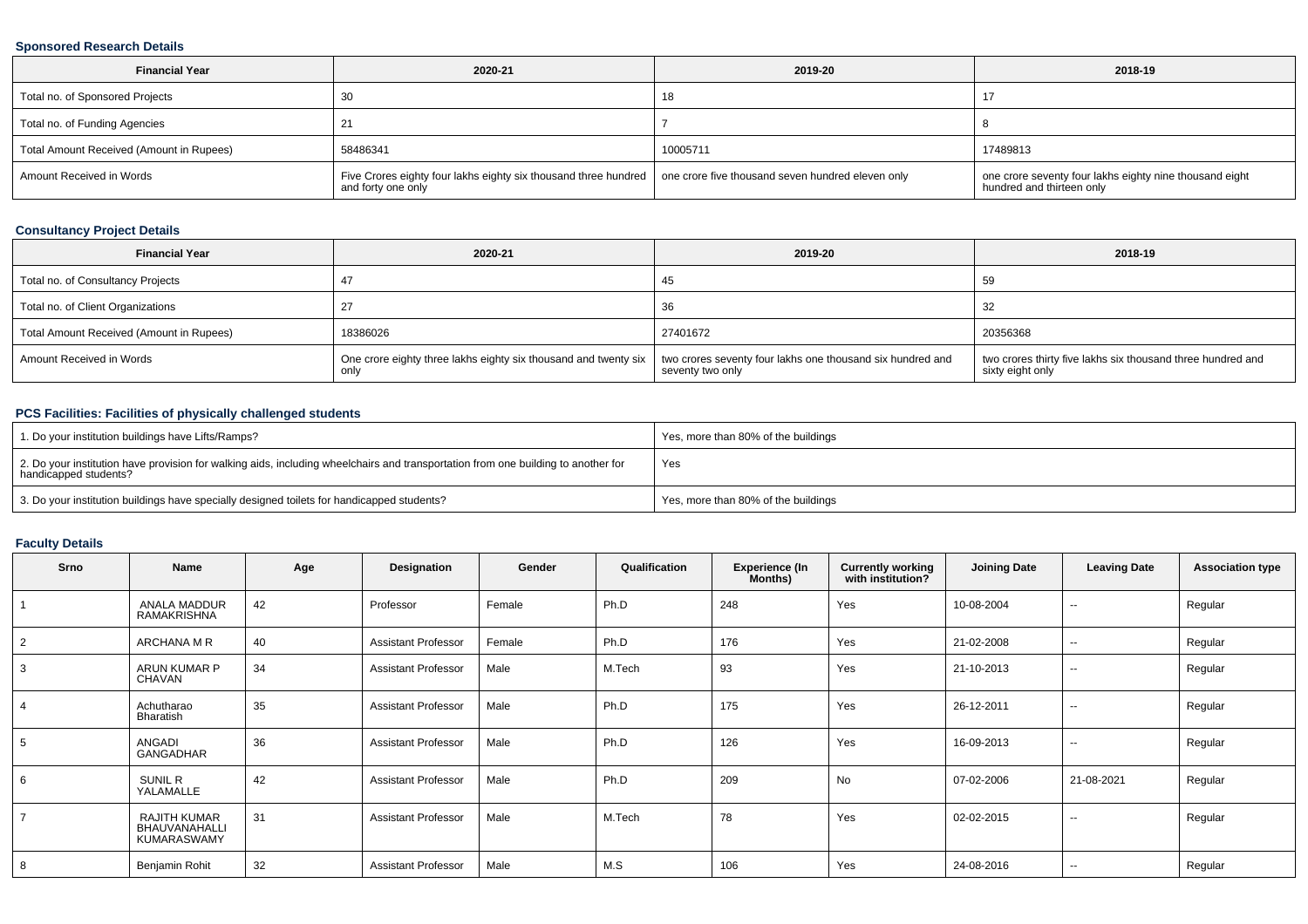| 9  | <b>BISWAGAR</b><br><b>PRAKASH</b>            | 57 | Professor                  | Male   | Ph.D   | 357 | Yes | 10-08-1992 | $\overline{a}$           | Regular |
|----|----------------------------------------------|----|----------------------------|--------|--------|-----|-----|------------|--------------------------|---------|
| 10 | CHANNEGOWDA<br>MANJUNATHA                    | 40 | <b>Assistant Professor</b> | Male   | Ph.D   | 204 | Yes | 22-01-2009 | $\sim$                   | Regular |
| 11 | Bodhireddy<br>Trilokchandran                 | 53 | <b>Assistant Professor</b> | Male   | Ph.D   | 348 | Yes | 18-01-2010 | $\sim$                   | Regular |
| 12 | <b>BADIGER SUJATA</b><br>DEVENDRAPPA         | 44 | <b>Assistant Professor</b> | Female | Ph.D   | 190 | Yes | 25-08-2005 | $\sim$                   | Regular |
| 13 | <b>CHAKRABORTY</b><br>SUJAN                  | 53 | <b>Assistant Professor</b> | Male   | M.E.   | 376 | Yes | 08-01-2014 | $\sim$                   | Regular |
| 14 | <b>DENGODI</b><br><b>RAJARAM SHILPA</b>      | 35 | Associate Professor        | Female | Ph.D   | 162 | Yes | 28-02-2008 | $\sim$                   | Regular |
| 15 | DHINAKARAN<br><b>PRIYA</b>                   | 39 | <b>Assistant Professor</b> | Female | M.Tech | 168 | Yes | 02-07-2008 | $\sim$                   | Regular |
| 16 | CHOWDAIAH<br><b>VIDYA</b>                    | 44 | <b>Assistant Professor</b> | Female | Ph.D   | 240 | Yes | 08-08-2007 | $\sim$                   | Regular |
| 17 | <b>DESHPANDE</b><br>ABHAY<br>ANANDRAO        | 36 | Associate Professor        | Male   | Ph.D   | 130 | Yes | 26-08-2011 | $\sim$                   | Regular |
| 18 | CHODAVARAPU<br><b>RENUMADHAVI</b>            | 54 | Associate Professor        | Female | Ph.D   | 311 | Yes | 19-09-1994 | --                       | Regular |
| 19 | DR Anjaneyappa                               | 54 | Associate Professor        | Male   | Ph.D   | 276 | Yes | 05-09-2014 | $\sim$                   | Regular |
| 20 | DEVARAJ<br>DEEPASHREE                        | 45 | <b>Assistant Professor</b> | Female | Ph.D   | 199 | Yes | 21-01-2008 | $\overline{\phantom{a}}$ | Regular |
| 21 | Chennegowda<br>Keshava murthy<br>Yelanahalli | 35 | <b>Assistant Professor</b> | Male   | M.E.   | 132 | Yes | 09-01-2012 | $\overline{a}$           | Regular |
| 22 | <b>GORKAL</b><br>ANJANEYA                    | 44 | <b>Assistant Professor</b> | Male   | Ph.D   | 278 | Yes | 09-10-2013 | $\overline{a}$           | Regular |
| 23 | <b>HARMADI</b><br>VISHALAKSHI<br>PRABHU      | 37 | <b>Assistant Professor</b> | Female | Ph.D   | 156 | Yes | 02-08-2010 | --                       | Regular |
| 24 | <b>HARSHA</b>                                | 40 | <b>Assistant Professor</b> | Male   | M.Tech | 157 | Yes | 26-07-2008 | --                       | Regular |
| 25 | <b>HALLIKAR ROHINI</b><br>SOMESHWAR          | 50 | <b>Assistant Professor</b> | Female | M.Tech | 199 | Yes | 19-12-2005 | $\overline{\phantom{a}}$ | Regular |
| 26 | <b>KALLUR VINOD</b>                          | 57 | Associate Professor        | Male   | Ph.D   | 288 | Yes | 20-04-1999 | Ξ.                       | Regular |
| 27 | Hiremath Lingayya                            | 47 | <b>Assistant Professor</b> | Male   | Ph.D   | 238 | Yes | 08-08-2008 |                          | Regular |
| 28 | J ROOPA                                      | 38 | <b>Assistant Professor</b> | Female | Ph.D   | 175 | Yes | 17-08-2009 | $\overline{\phantom{a}}$ | Regular |
| 29 | <b>K SRIDEVI</b>                             | 55 | Professor                  | Female | Ph.D   | 384 | Yes | 09-10-1991 | Ξ.                       | Regular |
| 30 | <b>HEMAVATHY R</b>                           | 46 | Associate Professor        | Female | Ph.D   | 228 | Yes | 04-03-2006 | $\sim$                   | Regular |
| 31 | MANNAVA<br><b>UTTARAKUMARI</b>               | 53 | Professor                  | Female | Ph.D   | 255 | Yes | 04-04-2000 | $\overline{\phantom{a}}$ | Regular |
| 32 | Kenchappa<br>Nagamani                        | 48 | Professor                  | Female | Ph.D   | 222 | Yes | 08-09-2006 | Ξ.                       | Regular |
| 33 | <b>MUNISWAMY</b><br>SOWMYA                   | 44 | <b>Assistant Professor</b> | Female | Ph.D   | 228 | Yes | 01-08-2014 | $\overline{\phantom{a}}$ | Regular |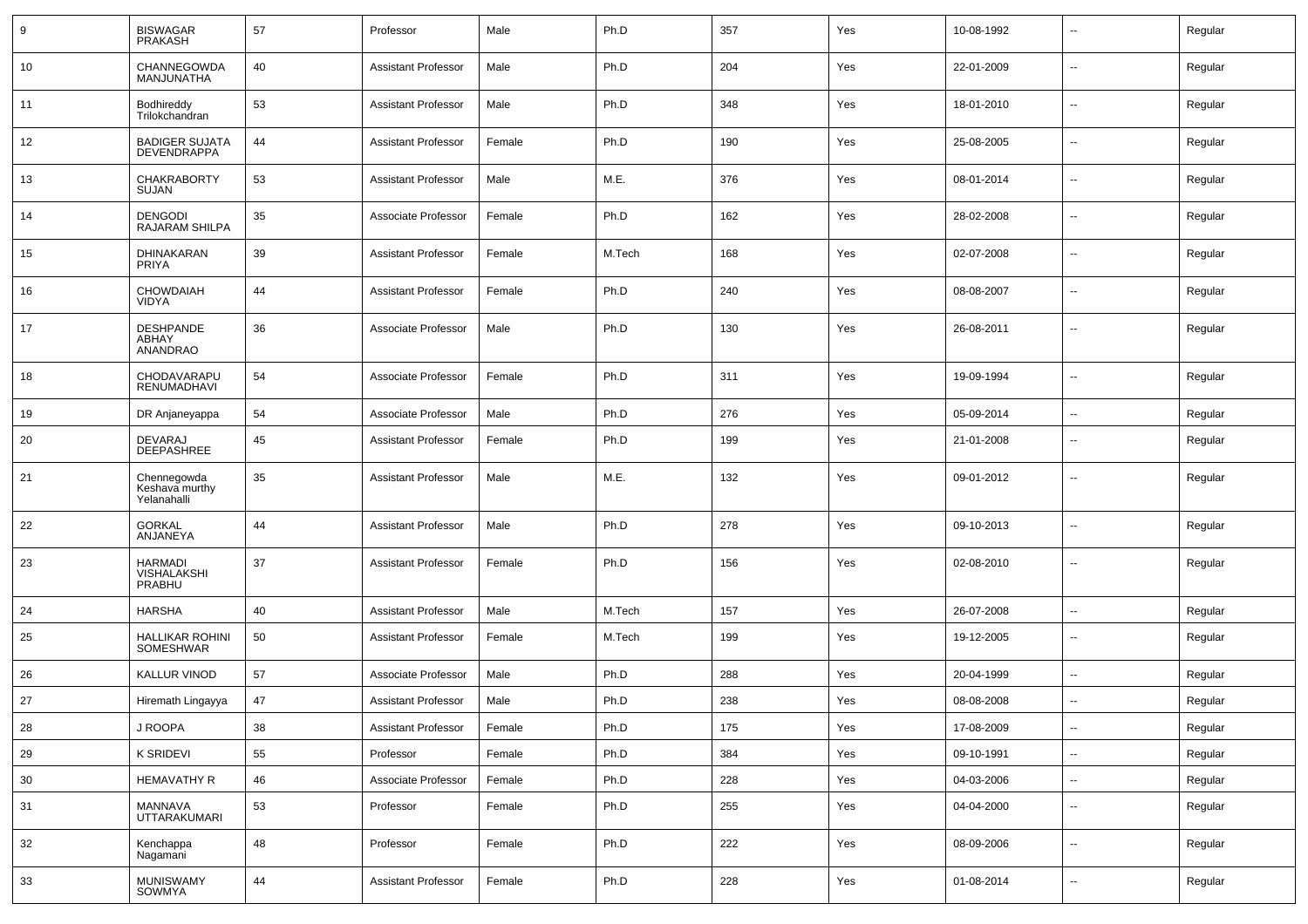| 34 | <b>NANDINI B</b>                                                 | 36 | <b>Assistant Professor</b> | Female | M.Tech | 108 | Yes | 09-05-2011 | $\sim$                   | Regular |
|----|------------------------------------------------------------------|----|----------------------------|--------|--------|-----|-----|------------|--------------------------|---------|
| 35 | SANTOSH A<br>JANAWADE                                            | 35 | <b>Assistant Professor</b> | Male   | M.Tech | 101 | Yes | 19-05-2014 | $\overline{\phantom{a}}$ | Regular |
| 36 | <b>VENUGOPAL G</b>                                               | 36 | <b>Assistant Professor</b> | Male   | M.E.   | 132 | Yes | 05-02-2015 | $\sim$                   | Regular |
| 37 | Basavaraja R J                                                   | 40 | Associate Professor        | Male   | Ph.D   | 192 | Yes | 11-08-2006 | $\overline{a}$           | Regular |
| 38 | APPAJHAPPA<br><b>MAHESH</b>                                      | 38 | <b>Assistant Professor</b> | Male   | Ph.D   | 168 | Yes | 07-07-2008 | --                       | Regular |
| 39 | ARJUN V SINGAR                                                   | 37 | <b>Assistant Professor</b> | Male   | M.S    | 180 | Yes | 11-05-2011 | $\overline{\phantom{a}}$ | Regular |
| 40 | RAJASHEKHAR P                                                    | 44 | <b>Assistant Professor</b> | Male   | M.Sc.  | 264 | Yes | 13-08-2007 | $\overline{\phantom{a}}$ | Regular |
| 41 | <b>ANAND JATTI</b>                                               | 46 | Associate Professor        | Male   | Ph.D   | 269 | Yes | 28-08-2002 | $\sim$                   | Regular |
| 42 | <b>ACHAPPA GIRISH</b><br>VIJAYAPURA                              | 53 | <b>Assistant Professor</b> | Male   | M.Tech | 312 | Yes | 03-12-2012 | $\sim$                   | Regular |
| 43 | <b>BINDU ASHWINI C</b>                                           | 46 | <b>Assistant Professor</b> | Female | Ph.D   | 252 | Yes | 02-02-2009 | $\sim$                   | Regular |
| 44 | CHANNABASAPPA<br>NANDEESH<br><b>KUMAR</b>                        | 46 | Associate Professor        | Male   | Ph.D   | 276 | Yes | 05-09-2005 | $\sim$                   | Regular |
| 45 | <b>BASUTKAR</b><br>SOMANATH<br><b>MANOHAR</b>                    | 35 | <b>Assistant Professor</b> | Male   | Ph.D   | 123 | Yes | 03-02-2015 | $\overline{\phantom{a}}$ | Regular |
| 46 | Bisalahalli<br>Channappa<br>Udyashankar                          | 57 | Professor                  | Male   | Ph.D   | 398 | Yes | 01-09-1989 | --                       | Regular |
| 47 | CHANDRASHEKAR<br>AIAH PRASANNA<br><b>KUMAR</b><br>SHIRADANAHALLI | 53 | Professor                  | Male   | Ph.D   | 360 | Yes | 02-05-1998 | --                       | Regular |
| 48 | <b>ASUNDI SREEDEVI</b>                                           | 59 | Associate Professor        | Female | Ph.D   | 384 | No  | 20-03-2003 | 04-05-2021               | Regular |
| 49 | <b>CHITRA B T</b>                                                | 42 | <b>Assistant Professor</b> | Female | Ph.D   | 180 | Yes | 10-08-2006 |                          | Regular |
| 50 | <b>DHANUSH S</b>                                                 | 29 | <b>Assistant Professor</b> | Male   | M.Tech | 71  | Yes | 01-02-2016 | --                       | Regular |
| 51 | <b>DORESWAMY</b><br>RANGANATH                                    | 53 | Associate Professor        | Male   | Ph.D   | 384 | Yes | 29-11-1994 | --                       | Regular |
| 52 | Gangadhara Shobha                                                | 53 | Professor                  | Female | Ph.D   | 352 | Yes | 06-10-1994 | $\sim$                   | Regular |
| 53 | <b>GHULI POONAM</b>                                              | 41 | Associate Professor        | Female | Ph.D   | 228 | Yes | 22-08-2005 | Ξ.                       | Regular |
| 54 | <b>GEETHA</b><br>VENKATESH                                       | 38 | Assistant Professor        | Female | Ph.D   | 204 | Yes | 05-10-2005 |                          | Regular |
| 55 | HAVALDAR<br>SOURABHA<br>SRINIVASA                                | 43 | <b>Assistant Professor</b> | Male   | Ph.D   | 276 | Yes | 09-01-2012 | Ξ.                       | Regular |
| 56 | GOWTHAM<br>PRASAD M E                                            | 34 | <b>Assistant Professor</b> | Male   | M.Tech | 123 | Yes | 07-08-2017 | Ξ.                       | Regular |
| 57 | Halebeedu<br>Gurusiddappa<br>Ashok kumar                         | 57 | Professor                  | Male   | Ph.D   | 274 | Yes | 28-06-2007 | ÷.                       | Regular |
| 58 | <b>HADAGALI</b><br>PAVITHRA                                      | 34 | <b>Assistant Professor</b> | Female | M.Tech | 120 | Yes | 30-08-2012 | $\sim$                   | Regular |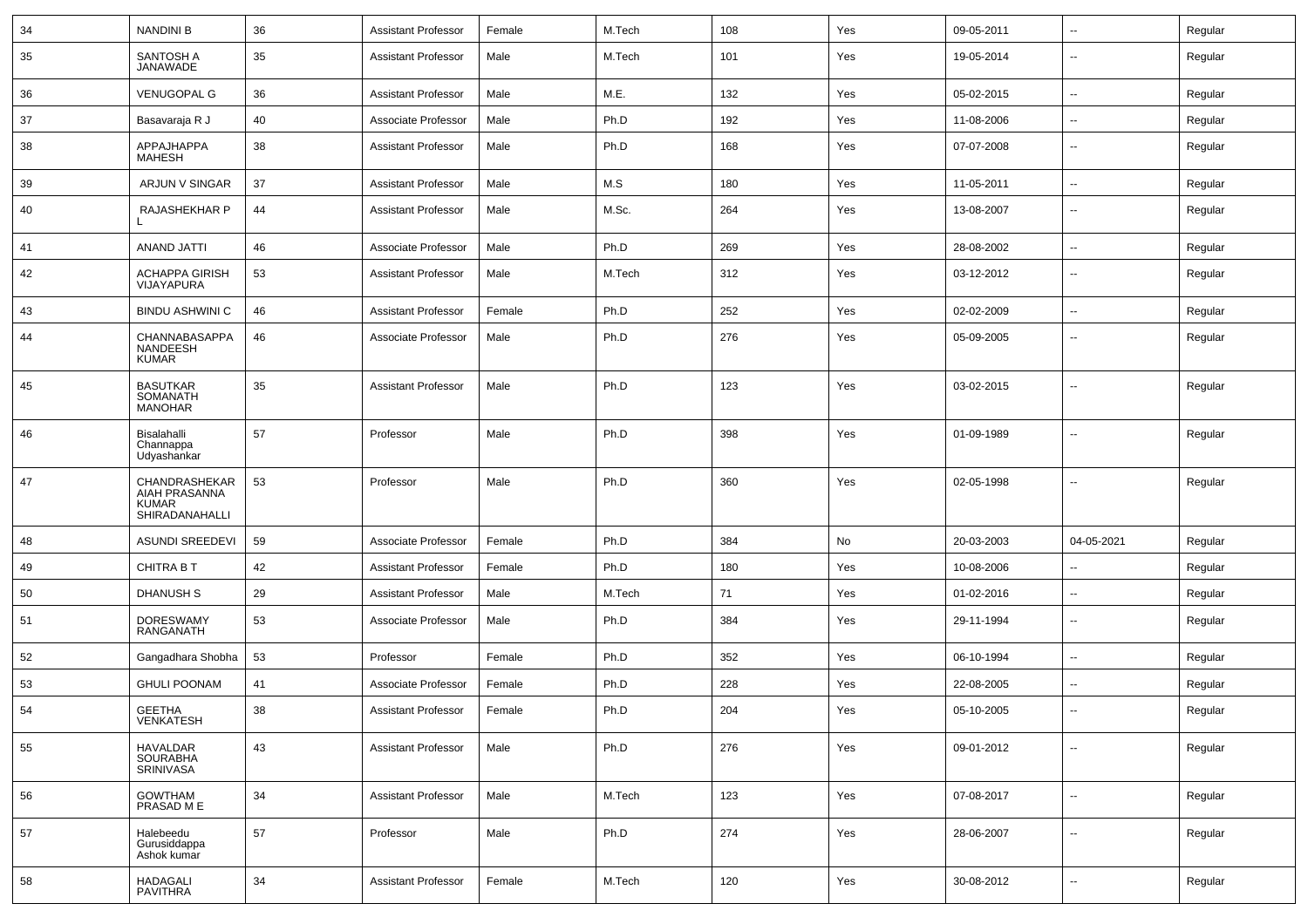| 59 | Hanumegowda Raju                                            | 45 | <b>Assistant Professor</b> | Male   | Ph.D        | 201 | Yes | 25-06-2010 | $\sim$                   | Regular |
|----|-------------------------------------------------------------|----|----------------------------|--------|-------------|-----|-----|------------|--------------------------|---------|
| 60 | KAKARAPARTHY<br><b>VENKATA</b><br>RAJESWARA RAO             | 48 | Associate Professor        | Male   | Ph.D        | 276 | Yes | 05-11-1999 | --                       | Regular |
| 61 | KAMALANATHAN<br><b>GAJALAKSHMI</b>                          | 40 | <b>Assistant Professor</b> | Female | Ph.D        | 144 | Yes | 04-08-2014 | $\sim$                   | Regular |
| 62 | <b>KACHARLA</b><br><b>MADHAVI</b>                           | 43 | <b>Assistant Professor</b> | Female | Ph.D        | 192 | Yes | 19-02-2007 | $\sim$                   | Regular |
| 63 | <b>JAYALATHA G</b>                                          | 40 | Associate Professor        | Female | Ph.D        | 216 | Yes | 30-08-2004 | $\sim$                   | Regular |
| 64 | Jagadish<br>Hanamantha Gouda<br>Patil                       | 45 | Associate Professor        | Male   | Ph.D        | 252 | Yes | 19-09-2003 | --                       | Regular |
| 65 | SAMPANGIRAMIAH<br><b>SANDHYA</b>                            | 37 | <b>Assistant Professor</b> | Female | Ph.D        | 190 | Yes | 08-09-2005 | $\sim$                   | Regular |
| 66 | <b>MAHADEV</b><br><b>LOKESHWARI</b>                         | 40 | Associate Professor        | Female | Ph.D        | 176 | Yes | 01-02-2008 | $\sim$                   | Regular |
| 67 | MALVI NEETHA<br><b>BHARMANNA</b>                            | 38 | <b>Assistant Professor</b> | Female | M.Tech      | 84  | Yes | 21-08-2014 | $\sim$                   | Regular |
| 68 | <b>MALLESHAPPA</b><br><b>SAGAR BASAKLAR</b>                 | 42 | Professor                  | Male   | Ph.D        | 231 | Yes | 23-08-2004 | $\sim$                   | Regular |
| 69 | RAGHAVENDRA<br>PRASAD S G                                   | 47 | <b>Assistant Professor</b> | Male   | M.Sc.       | 207 | Yes | 14-07-2005 | $\sim$                   | Regular |
| 70 | <b>ANITHA SANDEEP</b>                                       | 45 | <b>Assistant Professor</b> | Female | M.Tech      | 49  | Yes | 09-06-2017 | $\sim$                   | Regular |
| 71 | ARCHANA M S                                                 | 41 | <b>Assistant Professor</b> | Female | M.S         | 219 | Yes | 04-09-2017 | $\overline{\phantom{a}}$ | Regular |
| 72 | <b>ASHOK KUMAR</b>                                          | 46 | Professor                  | Male   | Ph.D        | 60  | Yes | 29-11-2016 |                          | Regular |
| 73 | <b>ASHWIN</b><br>THAMMAIAH K                                | 30 | <b>Assistant Professor</b> | Male   | M.Tech      | 75  | Yes | 09-08-2017 | --                       | Regular |
| 74 | ADINATH JAIN                                                | 49 | <b>Assistant Professor</b> | Male   | Ph.D        | 252 | Yes | 16-08-2006 | $\overline{\phantom{a}}$ | Regular |
| 75 | <b>NAGARAJ BHAT</b>                                         | 33 | <b>Assistant Professor</b> | Male   | Ph.D        | 114 | Yes | 22-09-2015 |                          | Regular |
| 76 | USHARANI K R                                                | 53 | Associate Professor        | Female | Ph.D        | 255 | Yes | 07-03-2005 | $\overline{\phantom{a}}$ | Regular |
| 77 | <b>BHASKAR</b><br><b>KRISHNASWAMY</b>                       | 37 | <b>Assistant Professor</b> | Male   | M.Sc.(Engg) | 200 | Yes | 18-08-2016 | $\overline{\phantom{a}}$ | Regular |
| 78 | <b>BASAVARAJU</b><br>RAMESH<br>KRISHNARAJANAG<br>AR         | 51 | Associate Professor        | Male   | Ph.D        | 334 | Yes | 19-09-1994 | $\overline{\phantom{a}}$ | Regular |
| 79 | CHAMARAJNAGAR<br>KRISHNAGUPTHA<br>NAGENDRA<br><b>GUPTHA</b> | 53 | Associate Professor        | Male   | Ph.D        | 324 | Yes | 12-11-1997 | --                       | Regular |
| 80 | <b>BADARINATH K</b>                                         | 54 | <b>Assistant Professor</b> | Male   | Ph.D        | 312 | Yes | 29-07-2010 | $\sim$                   | Regular |
| 81 | <b>GANASHREE K C</b>                                        | 38 | <b>Assistant Professor</b> | Female | M.Tech      | 144 | Yes | 11-10-2010 | $\sim$                   | Regular |
| 82 | <b>DIVAKARA S G</b>                                         | 44 | <b>Assistant Professor</b> | Male   | Ph.D        | 190 | Yes | 01-02-2011 | $\mathbf{u}$             | Regular |
| 83 | CHETHANA<br>RAJASHEKARA<br><b>MURTHY</b>                    | 40 | <b>Assistant Professor</b> | Female | Ph.D        | 184 | Yes | 25-01-2012 | $\overline{\phantom{a}}$ | Regular |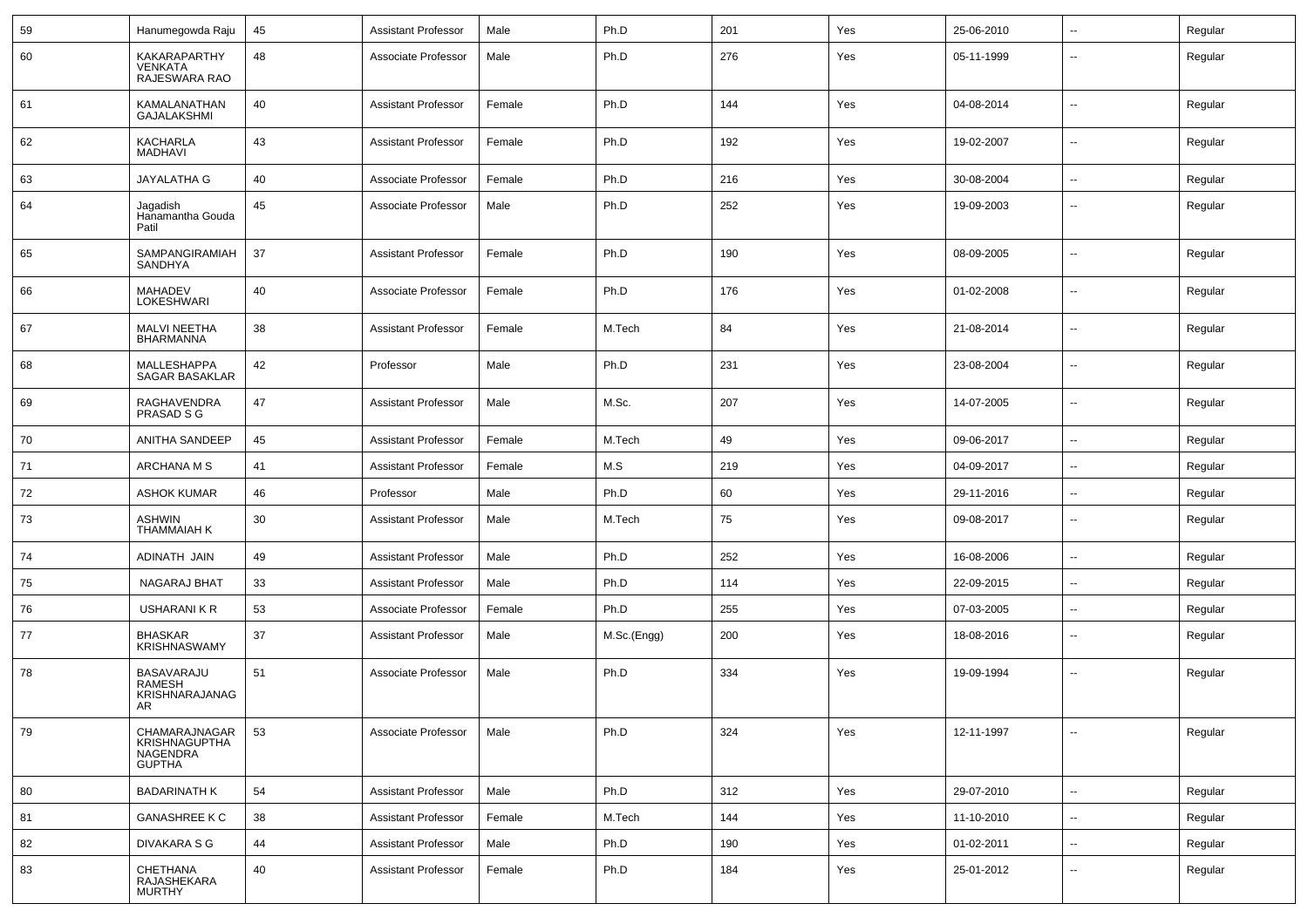| 84  | NAGARAJ GIRISH<br><b>CHOLLI</b>                         | 38 | Associate Professor        | Male   | Ph.D    | 195 | Yes | 16-07-2010 | $\sim$                   | Regular |
|-----|---------------------------------------------------------|----|----------------------------|--------|---------|-----|-----|------------|--------------------------|---------|
| 85  | CHETHANA G                                              | 42 | Assistant Professor        | Female | M.Tech  | 214 | Yes | 09-09-2004 | ⊷.                       | Regular |
| 86  | DWARAKNATH<br><b>GOPALAKRISHNA</b><br><b>HURALI</b>     | 60 | Professor                  | Male   | Ph.D    | 456 | Yes | 18-10-2000 | ۰.                       | Regular |
| 87  | <b>GUPTA TRIBIKRAM</b>                                  | 48 | <b>Assistant Professor</b> | Male   | Ph.D    | 210 | Yes | 26-09-2012 | ⊷.                       | Regular |
| 88  | <b>HARISH M</b>                                         | 33 | Assistant Professor        | Male   | Ph.D    | 78  | Yes | 16-07-2015 | $\overline{a}$           | Regular |
| 89  | <b>HANUMANTHA</b><br><b>CHAITRA</b><br><b>BANGALORE</b> | 38 | <b>Assistant Professor</b> | Female | Ph.D    | 84  | No  | 11-08-2014 | 22-10-2021               | Regular |
| 90  | Gupta Praveen<br>Kumar                                  | 39 | <b>Assistant Professor</b> | Male   | Ph.D    | 191 | Yes | 12-01-2009 | $\overline{\phantom{a}}$ | Regular |
| 91  | <b>KANDASWAMY</b><br>NATARAJAN                          | 63 | Professor                  | Male   | Ph.D    | 420 | Yes | 08-01-1986 | ۰.                       | Regular |
| 92  | <b>HIREMATH</b><br><b>SUJATHA</b>                       | 43 | Assistant Professor        | Female | M.Tech  | 192 | Yes | 17-11-2005 | $\overline{a}$           | Regular |
| 93  | JOSHI ANUPAMA V                                         | 35 | Assistant Professor        | Female | M.Tech  | 168 | Yes | 03-09-2015 | $\overline{a}$           | Regular |
| 94  | <b>HEMALATHA J N</b>                                    | 46 | <b>Assistant Professor</b> | Female | Ph.D    | 226 | Yes | 08-09-2003 | $\overline{a}$           | Regular |
| 95  | <b>JYOTI SHETTY</b>                                     | 40 | <b>Assistant Professor</b> | Female | M.Tech  | 132 | Yes | 01-07-2009 | $\overline{\phantom{a}}$ | Regular |
| 96  | VENKATARAMAIAH<br>UMA<br><b>BIDIKINAMANE</b>            | 57 | Professor                  | Female | Ph.D    | 372 | Yes | 27-10-1995 | --                       | Regular |
| 97  | SOMASHEKRAIAH<br>ANUSHA LEELA                           | 31 | <b>Assistant Professor</b> | Female | M.Tech  | 72  | Yes | 02-02-2015 | --                       | Regular |
| 98  | NANDIHALLI<br><b>RUDRANNA</b>                           | 59 | Professor                  | Male   | Ph.D    | 417 | Yes | 07-10-1987 | $\overline{a}$           | Regular |
| 99  | <b>SRIVIDYAMS</b>                                       | 42 | <b>Assistant Professor</b> | Female | M.Tech  | 101 | Yes | 27-01-2016 | ۰.                       | Regular |
| 100 | <b>NIVYA MUCHIKEL</b>                                   | 42 | <b>Assistant Professor</b> | Female | M. Phil | 204 | Yes | 29-08-2008 | $\overline{a}$           | Regular |
| 101 | <b>SUMA B</b>                                           | 44 | Assistant Professor        | Female | M.Tech  | 192 | Yes | 31-01-2011 | $\sim$                   | Regular |
| 102 | <b>VIKRAM N</b><br><b>BAHADURDESAI</b>                  | 41 | Assistant Professor        | Male   | Ph.D    | 192 | Yes | 21-08-2006 | ۰.                       | Regular |
| 103 | AMRITHANATHAN<br>LOURDU ANTONY<br>RAJ MOLAYAN           | 64 | Professor                  | Male   | Ph.D    | 486 | No  | 10-03-2004 | 30-11-2021               | Regular |
| 104 | Agrawal Pushpa                                          | 64 | Professor                  | Female | Ph.D    | 457 | Yes | 27-09-2003 | $\sim$                   | Regular |
| 105 | Abhiram E<br>Ramanujan                                  | 34 | <b>Assistant Professor</b> | Male   | M.Tech  | 96  | Yes | 18-01-2017 | н.                       | Regular |
| 106 | ANJANAPPA<br>KUKKUVADDI<br>NETHRAVATHI                  | 41 | <b>Assistant Professor</b> | Female | Ph.D    | 162 | Yes | 22-02-2008 | н.                       | Regular |
| 107 | A SUJATHA                                               | 41 | <b>Assistant Professor</b> | Female | M.Sc.   | 216 | Yes | 13-08-2007 | $\sim$                   | Regular |
| 108 | CHANNAIAH<br>SUNANDA                                    | 51 | <b>Assistant Professor</b> | Female | M.E.    | 240 | Yes | 30-08-2002 | ⊷.                       | Regular |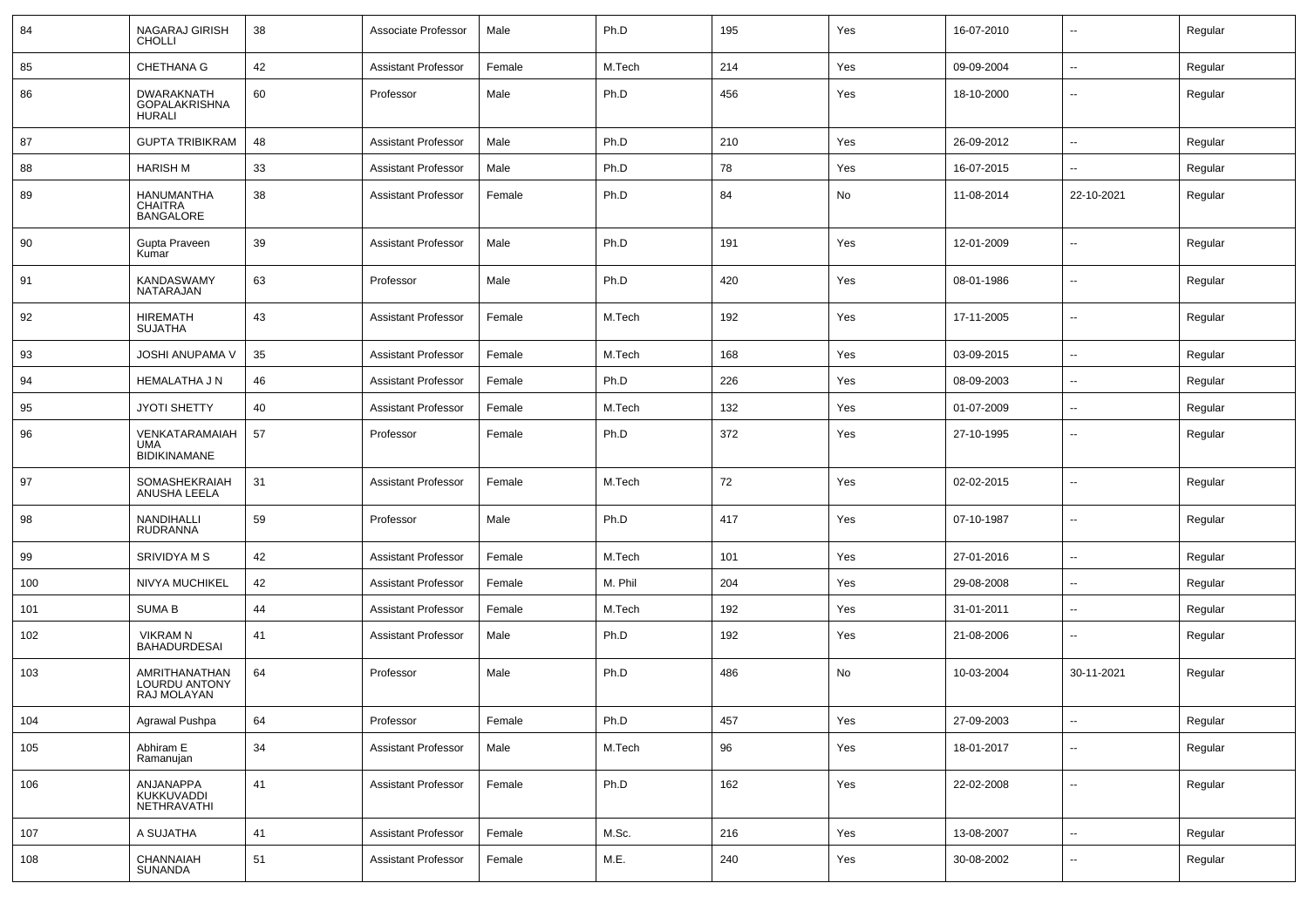| 109 | <b>B G ANAND</b><br><b>KUMAR</b>                   | 36 | Assistant Professor        | Male   | Ph.D   | 158 | Yes | 01-09-2010 | $\overline{\phantom{a}}$ | Regular |
|-----|----------------------------------------------------|----|----------------------------|--------|--------|-----|-----|------------|--------------------------|---------|
| 110 | <b>AZRA NASREEN</b>                                | 39 | <b>Assistant Professor</b> | Female | Ph.D   | 216 | Yes | 13-07-2007 | ⊷.                       | Regular |
| 111 | BHASKAR M G                                        | 35 | <b>Assistant Professor</b> | Male   | M.Tech | 96  | Yes | 11-08-2014 | ۰.                       | Regular |
| 112 | Busireddygari Roja<br>Reddy                        | 45 | Associate Professor        | Female | Ph.D   | 204 | Yes | 25-06-2007 | ۰.                       | Regular |
| 113 | Ganganna Vijaya<br>Kumar                           | 49 | Associate Professor        | Male   | Ph.D   | 271 | Yes | 23-01-2007 | --                       | Regular |
| 114 | GARUDACHAR<br>SRIVANI<br><b>SANKIGHATTA</b>        | 58 | Associate Professor        | Female | Ph.D   | 408 | Yes | 20-09-1990 | ۰.                       | Regular |
| 115 | DUSHYANTHA<br>SINDHU                               | 34 | Assistant Professor        | Female | M.E.   | 106 | Yes | 09-01-2012 | $\overline{\phantom{a}}$ | Regular |
| 116 | DR A R VINOD                                       | 44 | Associate Professor        | Male   | Ph.D   | 243 | Yes | 20-07-2015 | ⊷.                       | Regular |
| 117 | GAJANAN                                            | 30 | <b>Assistant Professor</b> | Male   | M.S    | 63  | Yes | 16-08-2016 | $\overline{\phantom{a}}$ | Regular |
| 118 | <b>DASH DEEPIKA</b>                                | 35 | <b>Assistant Professor</b> | Female | M.Tech | 108 | Yes | 04-04-2014 | $\overline{a}$           | Regular |
| 119 | <b>GIRISH RAO</b><br>SALANKE                       | 43 | <b>Assistant Professor</b> | Male   | M.Tech | 204 | Yes | 06-08-2014 | $\overline{\phantom{a}}$ | Regular |
| 120 | HANUMANTHARED<br>DY MANJUNATHA<br>REDDY A          | 45 | Associate Professor        | Male   | Ph.D   | 288 | Yes | 24-02-2007 | $\overline{a}$           | Regular |
| 121 | <b>GOPALAKRISHNA</b><br>SUDARSHAN<br><b>BUDNUR</b> | 46 | Associate Professor        | Male   | Ph.D   | 287 | Yes | 05-09-2004 | --                       | Regular |
| 122 | Gopalan Ranjani                                    | 44 | <b>Assistant Professor</b> | Female | Ph.D   | 264 | Yes | 09-01-2012 | $\overline{a}$           | Regular |
| 123 | <b>HEGDE VINAY</b><br>VENKATARAMAN                 | 42 | Associate Professor        | Male   | Ph.D   | 259 | Yes | 22-03-2002 | --                       | Regular |
| 124 | <b>HEDGE</b><br><b>RAMKRISHNA</b>                  | 44 | <b>Assistant Professor</b> | Male   | Ph.D   | 281 | Yes | 09-02-2009 | --                       | Regular |
| 125 | KAGANURUMATH<br>SHARADADEVI                        | 38 | <b>Assistant Professor</b> | Female | M.Tech | 72  | Yes | 03-09-2012 | --                       | Regular |
| 126 | JAYANTHI P N                                       | 41 | <b>Assistant Professor</b> | Female | Ph.D   | 188 | Yes | 12-10-2006 | $\overline{a}$           | Regular |
| 127 | Jayalakshmi Kirthan<br>Lakshminarayanamu<br>rthy   | 43 | Associate Professor        | Male   | Ph.D   | 271 | Yes | 02-02-2009 | $\overline{\phantom{a}}$ | Regular |
| 128 | PATRA SWARNA<br>MAYEE                              | 53 | <b>Assistant Professor</b> | Female | Ph.D   | 161 | Yes | 21-09-2012 | $\overline{a}$           | Regular |
| 129 | KULKARNI<br><b>RAVINDRA</b><br><b>SRIDHAR</b>      | 58 | Professor                  | Male   | Ph.D   | 384 | Yes | 08-10-1991 | $\overline{a}$           | Regular |
| 130 | RAMEGOWDA<br>GIRISH KUMAR                          | 35 | <b>Assistant Professor</b> | Male   | M.Tech | 133 | Yes | 19-09-2013 | $\overline{a}$           | Regular |
| 131 | NAGARAJU MANAS<br>MARABAHALLI                      | 31 | Assistant Professor        | Male   | M.Tech | 69  | Yes | 02-02-2015 | Ξ.                       | Regular |
| 132 | MANJUNATHA<br>VARUNA                               | 35 | <b>Assistant Professor</b> | Male   | M.Tech | 109 | Yes | 02-09-2011 | $\overline{a}$           | Regular |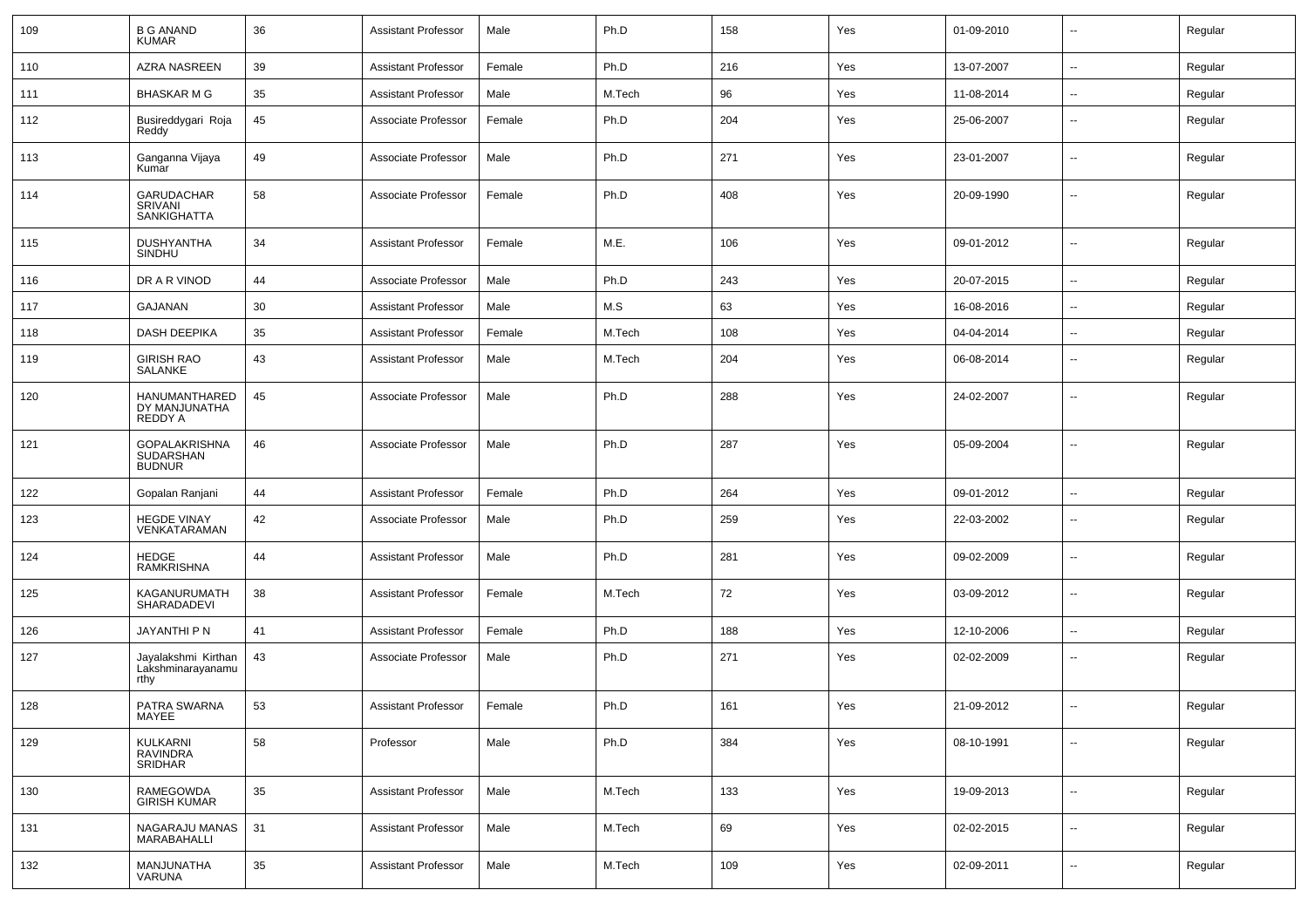| 133 | <b>POORNIMA</b><br><b>KULKARNI</b>                         | 32 | Assistant Professor        | Female | M.Tech | 98  | Yes | 01-08-2014 | $\overline{\phantom{a}}$ | Regular |
|-----|------------------------------------------------------------|----|----------------------------|--------|--------|-----|-----|------------|--------------------------|---------|
| 134 | <b>SRINIVASAN S</b>                                        | 37 | <b>Assistant Professor</b> | Male   | M.Tech | 168 | Yes | 06-07-2017 | ⊷.                       | Regular |
| 135 | SAMPATHU<br><b>GEETHA</b><br><b>KOMANDUR</b><br>LLIYAVALLI | 51 | Professor                  | Female | Ph.D   | 348 | Yes | 28-10-1998 | --                       | Regular |
| 136 | <b>KRISHNAMURTHY</b><br><b>CAUVERY</b><br>NAGAVALLI        | 47 | Professor                  | Female | Ph.D   | 276 | Yes | 23-10-1998 | $\overline{\phantom{a}}$ | Regular |
| 137 | <b>MENDI VIKAS</b>                                         | 29 | <b>Assistant Professor</b> | Male   | Ph.D   | 61  | Yes | 14-09-2015 | $\overline{a}$           | Regular |
| 138 | PALECHA NAMITA                                             | 42 | <b>Assistant Professor</b> | Female | M.Tech | 168 | Yes | 10-07-2007 | $\overline{\phantom{a}}$ | Regular |
| 139 | Kittappa Harisha<br>Salgeri                                | 45 | Associate Professor        | Male   | Ph.D   | 240 | Yes | 27-06-2007 | $\overline{\phantom{a}}$ | Regular |
| 140 | Sadashivappa G                                             | 62 | Professor                  | Male   | Ph.D   | 432 | Yes | 02-07-1992 | ⊷.                       | Regular |
| 141 | VEERABHADRAIAH<br>RAVISH ARADHYA<br><b>HV PALYA</b>        | 52 | Professor                  | Male   | Ph.D   | 288 | Yes | 09-10-1997 | --                       | Regular |
| 142 | <b>MISHRA SUJATA</b><br>PRIYAMBADA                         | 36 | Assistant Professor        | Female | M.Tech | 86  | Yes | 05-05-2014 | ⊷.                       | Regular |
| 143 | PAPAIAH GEETHA<br>RANI                                     | 48 | <b>Assistant Professor</b> | Female | Ph.D   | 199 | No  | 05-12-2005 | 22-04-2021               | Regular |
| 144 | PRASANNA RAO                                               | 49 | <b>Assistant Professor</b> | Male   | M.S    | 288 | Yes | 11-08-2014 | $\overline{\phantom{a}}$ | Regular |
| 145 | MANJUNATH<br>KESHAV                                        | 33 | <b>Assistant Professor</b> | Male   | M.Tech | 130 | Yes | 14-06-2012 | --                       | Regular |
| 146 | Sriramaiah<br>Mahendra Kumar                               | 44 | Associate Professor        | Male   | Ph.D   | 204 | Yes | 29-06-2007 | --                       | Regular |
| 147 | <b>RAKESH KUMAR</b>                                        | 42 | <b>Assistant Professor</b> | Male   | M.Tech | 180 | Yes | 16-08-2016 | --                       | Regular |
| 148 | UshaPadma                                                  | 42 | <b>Assistant Professor</b> | Female | M.Tech | 216 | Yes | 29-01-2007 | --                       | Regular |
| 149 | Periyaswamy<br>Shanthi                                     | 43 | Associate Professor        | Female | Ph.D   | 264 | Yes | 05-08-2011 | --                       | Regular |
| 150 | <b>SIDDIAH</b><br>KARIYAPPA<br>BENAKANAKATTE               | 49 | Professor                  | Male   | Ph.D   | 253 | Yes | 13-12-1999 | --                       | Regular |
| 151 | RAJALAKSHMI<br><b>MUDBIDRE</b>                             | 42 | <b>Assistant Professor</b> | Female | Ph.D   | 168 | Yes | 27-07-2011 | -−                       | Regular |
| 152 | SNEHA M                                                    | 37 | Assistant Professor        | Female | M.Tech | 84  | Yes | 10-09-2013 | $\sim$                   | Regular |
| 153 | N SUSHMITHA                                                | 36 | <b>Assistant Professor</b> | Female | M.Tech | 145 | Yes | 01-08-2014 | $\mathbf{u}$             | Regular |
| 154 | Shivanna Nagesh                                            | 36 | Assistant Professor        | Male   | Ph.D   | 176 | Yes | 25-08-2008 | Щ,                       | Regular |
| 155 | Ramadas Suresh                                             | 61 | Professor                  | Male   | Ph.D   | 456 | Yes | 27-03-1985 | $\sim$                   | Regular |
| 156 | SATHEESH BABU<br>GANDLA                                    | 44 | <b>Assistant Professor</b> | Male   | Ph.D   | 212 | Yes | 13-10-2014 | $\sim$                   | Regular |
| 157 | SURYAKANTH<br>SHARVANI<br><b>GUNAKIMATH</b>                | 44 | Associate Professor        | Female | Ph.D   | 228 | Yes | 09-08-2004 | $\sim$                   | Regular |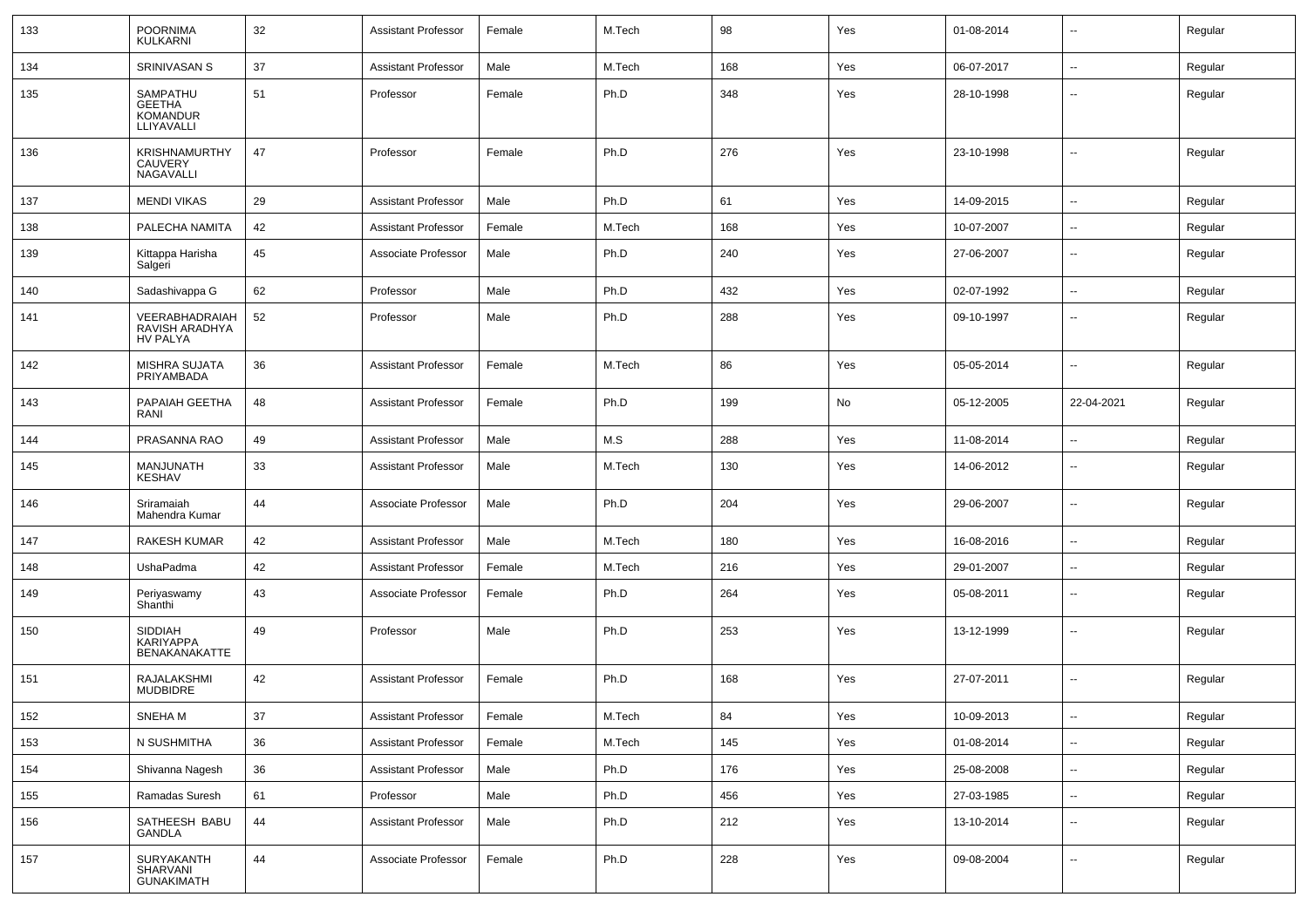| 158 | <b>KRISHNAPPA</b><br>HONNAMACHANA<br><b>HALLI</b><br>KARIPUTTIAH | 47 | Associate Professor                                 | Male   | Ph.D   | 240 | Yes | 23-07-2010 |                          | Regular |
|-----|------------------------------------------------------------------|----|-----------------------------------------------------|--------|--------|-----|-----|------------|--------------------------|---------|
| 159 | <b>KRISHNAMURTHY</b><br>SRINIVAS<br><b>BANGALORE</b>             | 37 | <b>Assistant Professor</b>                          | Male   | M.Tech | 192 | Yes | 17-08-2011 | $\overline{\phantom{a}}$ | Regular |
| 160 | RAJASHEKARA<br><b>MURTHY</b><br><b>SHIVARUDRAIAH</b>             | 46 | Associate Professor                                 | Male   | Ph.D   | 242 | Yes | 26-08-2003 | $\overline{\phantom{a}}$ | Regular |
| 161 | SOWMYA K B                                                       | 36 | <b>Assistant Professor</b>                          | Female | Ph.D   | 162 | Yes | 01-02-2016 | -−                       | Regular |
| 162 | <b>PRAPULLA S B</b>                                              | 44 | <b>Assistant Professor</b>                          | Female | M.Tech | 144 | Yes | 03-09-2012 | $\sim$                   | Regular |
| 163 | Sandya H B                                                       | 34 | <b>Assistant Professor</b>                          | Female | M.Tech | 120 | Yes | 30-07-2014 | ⊷.                       | Regular |
| 164 | N S NARAHARI                                                     | 59 | Professor                                           | Male   | Ph.D   | 396 | Yes | 15-09-1987 | н.                       | Regular |
| 165 | PAL RATNA                                                        | 46 | <b>Assistant Professor</b>                          | Female | Ph.D   | 290 | Yes | 08-02-2008 | ⊷.                       | Regular |
| 166 | VIVEKANANDA<br>SHANTHAPPA<br>GOGI                                | 48 | Assistant Professor                                 | Male   | M.Tech | 264 | Yes | 05-09-2005 | --                       | Regular |
| 167 | PERIASAMY<br>NARASHIMARAJA                                       | 39 | <b>Assistant Professor</b>                          | Male   | M.Tech | 167 | Yes | 22-06-2007 | ⊷.                       | Regular |
| 168 | SWETHA S                                                         | 36 | <b>Assistant Professor</b>                          | Female | M.Tech | 144 | Yes | 16-07-2010 | $\sim$                   | Regular |
| 169 | SAVITHRISHASHID<br>HAR                                           | 49 | Associate Professor                                 | Female | Ph.D   | 264 | Yes | 12-09-2005 | $\overline{\phantom{a}}$ | Regular |
| 170 | Mahalakshmi M N                                                  | 35 | <b>Assistant Professor</b>                          | Female | M.Tech | 120 | Yes | 19-02-2014 | --                       | Regular |
| 171 | KOLALA<br>NAGARAJU<br><b>SUBRAMANYA</b>                          | 56 | Dean / Principal /<br>Director / Vice<br>Chancellor | Male   | Ph.D   | 300 | Yes | 03-11-1995 | --                       | Regular |
| 172 | WALI SHIVARAJ<br><b>BASAVARAJ</b>                                | 37 | <b>Assistant Professor</b>                          | Male   | Ph.D   | 180 | Yes | 05-08-2009 | --                       | Regular |
| 173 | VEERAIAH<br>NANJUNDARADHY<br>A NITHYAHALLI                       | 51 | Professor                                           | Male   | Ph.D   | 372 | Yes | 04-10-2000 | --                       | Regular |
| 174 | PRABHAKAR<br><b>DEEPIKA</b>                                      | 32 | <b>Assistant Professor</b>                          | Female | M.Tech | 108 | Yes | 21-08-2014 | ⊷.                       | Regular |
| 175 | RAMYA S                                                          | 44 | <b>Assistant Professor</b>                          | Female | Ph.D   | 209 | Yes | 01-02-2016 | ⊷.                       | Regular |
| 176 | PRAKASH R                                                        | 47 | Associate Professor                                 | Male   | Ph.D   | 246 | Yes | 05-02-2007 | $\overline{\phantom{a}}$ | Regular |
| 177 | subrahmanya K N                                                  | 35 | Assistant Professor                                 | Male   | M.Tech | 134 | Yes | 17-08-2017 | --                       | Regular |
| 178 | Rajashree Shettar                                                | 47 | Professor                                           | Female | Ph.D   | 296 | Yes | 11-05-1997 | $\overline{\phantom{a}}$ | Regular |
| 179 | RANGANAYAKULU<br>JINKA                                           | 51 | <b>Assistant Professor</b>                          | Male   | M.S    | 265 | Yes | 16-06-2014 | $\sim$                   | Regular |
| 180 | KUNCHINADKA<br>PRAVEEN KUMAR                                     | 35 | <b>Assistant Professor</b>                          | Male   | Ph.D   | 140 | Yes | 01-08-2014 | $\sim$                   | Regular |
| 181 | NANJUNDAIAH<br><b>DINESH</b><br><b>MUNIYAPPA</b>                 | 55 | Associate Professor                                 | Male   | Ph.D   | 384 | Yes | 29-08-2002 | $\overline{\phantom{a}}$ | Regular |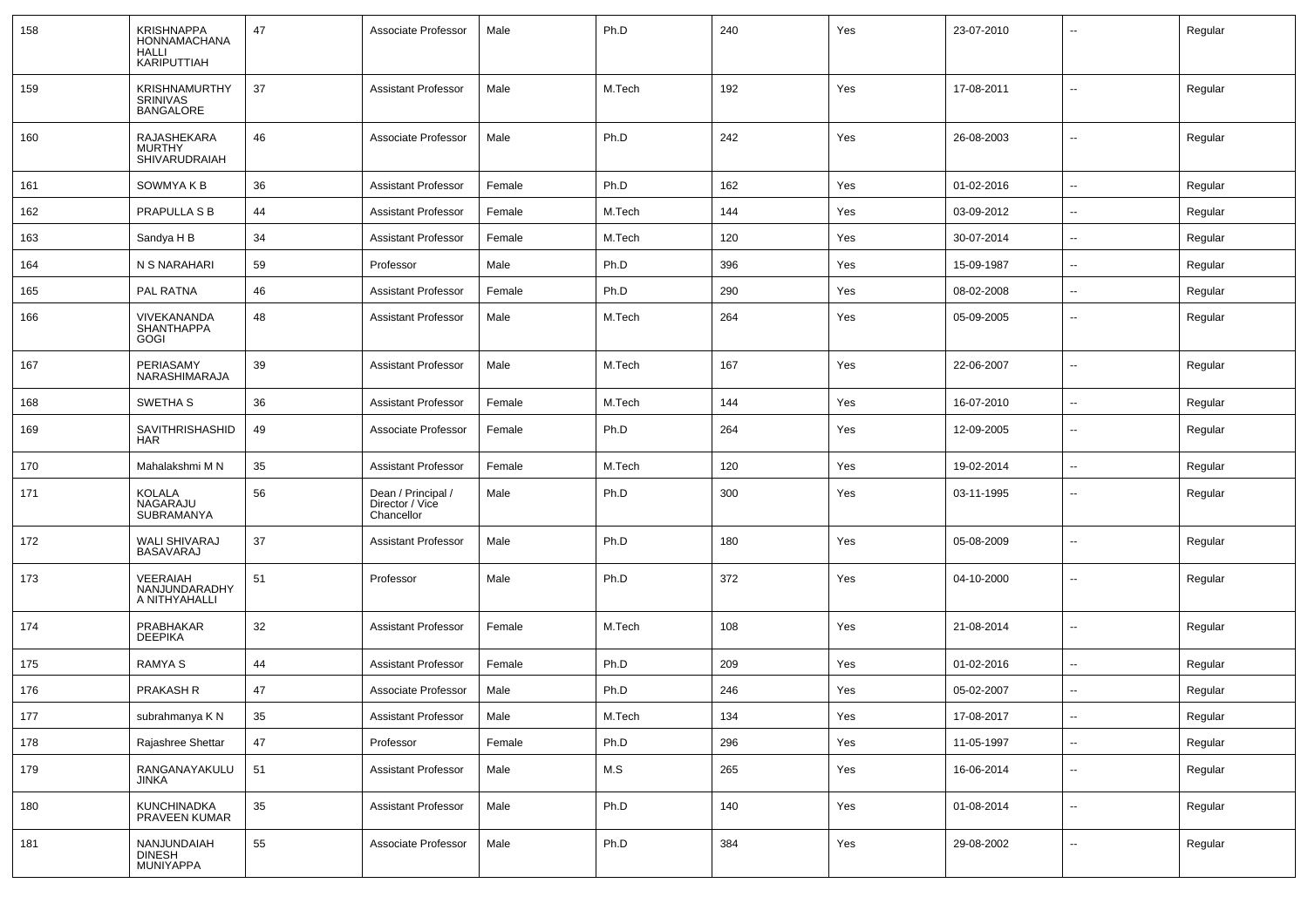| 182 | <b>RAVISHANKAR</b><br><b>HOLLA</b>                                         | 38     | Assistant Professor        | Male   | M.Tech | 139 | Yes | 24-01-2013 | $\overline{\phantom{a}}$ | Regular |
|-----|----------------------------------------------------------------------------|--------|----------------------------|--------|--------|-----|-----|------------|--------------------------|---------|
| 183 | <b>RAVIKM</b>                                                              | 42     | <b>Assistant Professor</b> | Male   | Ph.D   | 216 | Yes | 10-09-2013 | $\sim$                   | Regular |
| 184 | VENKOBARAO<br>PADMAJA KARNAM                                               | 55     | Professor                  | Female | Ph.D   | 359 | Yes | 26-09-1991 | --                       | Regular |
| 185 | Shivalingappa<br>Roopa Totadara                                            | 36     | Assistant Professor        | Female | Ph.D   | 166 | Yes | 16-01-2014 | $\overline{\phantom{a}}$ | Regular |
| 186 | Viswavardhana<br>Reddy K                                                   | 34     | Assistant Professor        | Male   | M.S    | 117 | Yes | 11-09-2013 | $\overline{\phantom{a}}$ | Regular |
| 187 | SANDUR SABA<br><b>FARHEEN</b><br><b>NAYEEMULLA</b>                         | 31     | Assistant Professor        | Female | M.Tech | 77  | Yes | 03-03-2015 | $\overline{a}$           | Regular |
| 188 | Sreevastava Ajeet<br>Kumar                                                 | 43     | Assistant Professor        | Male   | Ph.D   | 220 | Yes | 21-06-2007 | $\sim$                   | Regular |
| 189 | SRIVASTAVA<br><b>SMRITI</b>                                                | 32     | Assistant Professor        | Female | M.Tech | 96  | Yes | 05-05-2014 | $\sim$                   | Regular |
| 190 | SOWMYA NAG K                                                               | 33     | Assistant Professor        | Female | M.Tech | 88  | Yes | 24-02-2014 | $\sim$                   | Regular |
| 191 | VAGEESH H P                                                                | 34     | <b>Assistant Professor</b> | Male   | M.Tech | 132 | Yes | 01-02-2016 | --                       | Regular |
| 192 | R Sindhu Rajendran                                                         | 29     | <b>Assistant Professor</b> | Female | M.Tech | 59  | Yes | 09-12-2016 | $\overline{\phantom{a}}$ | Regular |
| 193 | Mohana                                                                     | 37     | <b>Assistant Professor</b> | Male   | M.Tech | 132 | Yes | 17-09-2008 | $\sim$                   | Regular |
| 194 | THIMMAPPA<br>PADMASHREE                                                    | 36     | <b>Assistant Professor</b> | Female | Ph.D   | 111 | Yes | 01-08-2014 | $\overline{\phantom{a}}$ | Regular |
| 195 | Sharma Ashwani                                                             | 45     | <b>Assistant Professor</b> | Male   | Ph.D   | 284 | Yes | 02-06-2008 | $\mathbf{u}$             | Regular |
| 196 | SESHADRI ANITHA<br><b>GOWDA</b>                                            | 60     | Associate Professor        | Female | Ph.D   | 408 | Yes | 21-10-1991 | $\sim$                   | Regular |
| 197 | Srividya P                                                                 | 39     | Associate Professor        | Female | Ph.D   | 202 | Yes | 27-08-2016 | $\sim$                   | Regular |
| 198 | SHRITHI S BADAMI                                                           | 32     | <b>Assistant Professor</b> | Female | M.Tech | 96  | Yes | 22-08-2016 | $\sim$                   | Regular |
| 199 | Shivandappa                                                                | 44     | Assistant Professor        | Male   | Ph.D   | 256 | Yes | 28-06-2007 |                          | Regular |
| 200 | RAMASWAMAIAH<br><b>SRINIVASA</b><br><b>MYSORE</b>                          | 57     | Associate Professor        | Male   | M.E.   | 408 | No  | 08-10-2008 | 15-04-2021               | Regular |
| 201 | LAKSHMI<br>NARAHYANA<br><b>SETTY</b><br>JAGANNATHA<br><b>GUPTA VARTHUR</b> | 55     | Assistant Professor        | Male   | Ph.D   | 253 | Yes | 09-01-2012 | --                       | Regular |
| 202 | SHARMA RAMESH<br>SURYANARAYANA                                             | 54     | Associate Professor        | Male   | Ph.D   | 324 | Yes | 12-08-2011 | $\mathbf{u}$             | Regular |
| 203 | VISWANTHAN<br><b>RAVISHANKAR</b>                                           | 57     | <b>Assistant Professor</b> | Male   | M.S    | 384 | No  | 12-08-2009 | 12-11-2020               | Regular |
| 204 | Raghavendra Rao<br>Venkatesh<br>Posettihalli                               | 56     | Associate Professor        | Male   | Ph.D   | 408 | Yes | 30-04-2008 | $\mathbf{u}$             | Regular |
| 205 | MANJUNATH<br><b>ATTHGATTA</b><br><b>ESHWARAPPA</b>                         | $35\,$ | <b>Assistant Professor</b> | Male   | Ph.D   | 120 | No  | 27-05-2011 | 04-05-2021               | Regular |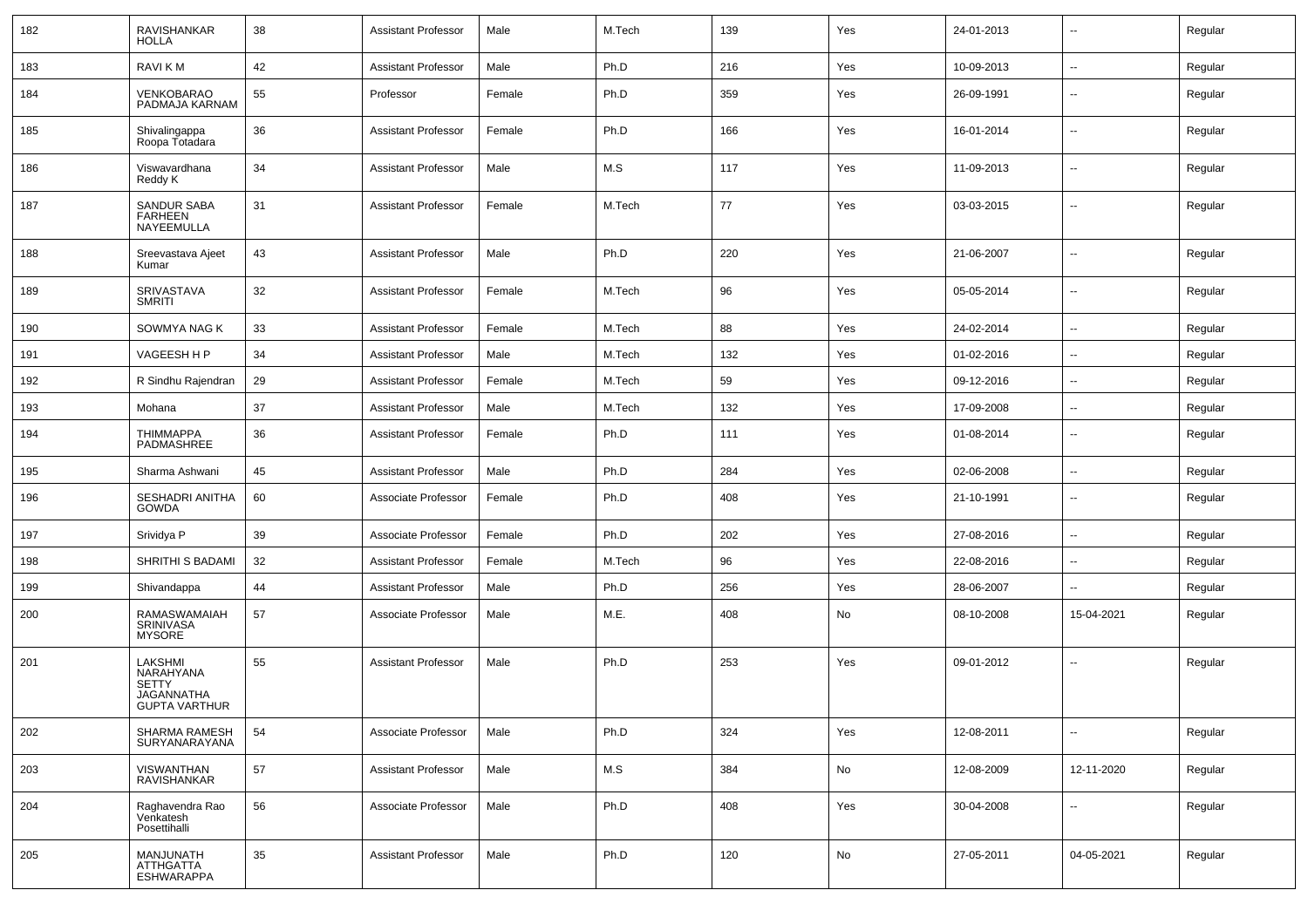| 206 | SHUBHA <sub>S</sub>                                         | 40 | <b>Assistant Professor</b> | Female | Ph.D   | 192 | Yes | 02-05-2005 | $\sim$                   | Regular |
|-----|-------------------------------------------------------------|----|----------------------------|--------|--------|-----|-----|------------|--------------------------|---------|
| 207 | Thalanki<br>Bhuvaneshwara<br>Babu                           | 60 | Professor                  | Male   | Ph.D   | 444 | Yes | 04-12-1985 | $\overline{a}$           | Regular |
| 208 | MUNISHAMAYAH<br><b>KRISHNA</b>                              | 53 | Professor                  | Male   | Ph.D   | 300 | Yes | 23-04-1999 | $\sim$                   | Regular |
| 209 | SANDESH<br><b>RAGHUPATHYRAO</b><br>SREESHA                  | 36 | <b>Assistant Professor</b> | Male   | Ph.D   | 69  | Yes | 02-11-2015 | $\mathbf{u}$             | Regular |
| 210 | THYAGARAJU<br>MAMATHA                                       | 42 | <b>Assistant Professor</b> | Female | M.Tech | 204 | Yes | 16-06-2014 | $\overline{\phantom{a}}$ | Regular |
| 211 | PATHAPALYUM<br>LAKSHMI<br><b>NARAYAN RAO</b><br>MURALIDHARA | 57 | <b>Assistant Professor</b> | Male   | Ph.D   | 396 | Yes | 07-05-2007 | $\overline{\phantom{a}}$ | Regular |
| 212 | PRASHANT<br>VAGYANAVAR                                      | 41 | <b>Assistant Professor</b> | Male   | M.Tech | 180 | Yes | 07-09-2006 | --                       | Regular |
| 213 | PRAVEENA T                                                  | 41 | <b>Assistant Professor</b> | Female | M.Tech | 228 | Yes | 20-08-2009 | $\mathbf{u}$             | Regular |
| 214 | <b>B SATHISH BABU</b>                                       | 52 | Professor                  | Male   | Ph.D   | 51  | Yes | 17-08-2017 | $\overline{\phantom{a}}$ | Regular |
| 215 | SRINIVASA<br><b>MURTHY SURESH</b><br><b>BANGALORE</b>       | 60 | Associate Professor        | Male   | Ph.D   | 420 | Yes | 20-10-2005 | $\overline{\phantom{a}}$ | Regular |
| 216 | <b>THIMMAPPA</b><br>RAGHAVENDRA                             | 37 | Associate Professor        | Male   | Ph.D   | 168 | Yes | 10-01-2009 | $\sim$                   | Regular |
| 217 | Sura Narendra<br>Kumar                                      | 37 | <b>Assistant Professor</b> | Male   | Ph.D   | 182 | Yes | 15-01-2009 | $\sim$                   | Regular |
| 218 | Manokaran<br>Sumathra                                       | 41 | <b>Assistant Professor</b> | Female | Ph.D   | 180 | Yes | 10-07-2013 | $\sim$                   | Regular |
| 219 | SARASWATHI K                                                | 40 | Associate Professor        | Female | Ph.D   | 204 | Yes | 11-08-2006 | $\sim$                   | Regular |
| 220 | <b>VIDYA PATIL</b>                                          | 40 | <b>Assistant Professor</b> | Female | Ph.D   | 180 | Yes | 27-08-2008 | $\sim$                   | Regular |
| 221 | VISHNUMURTHY K<br>A                                         | 36 | <b>Assistant Professor</b> | Male   | Ph.D   | 124 | Yes | 05-11-2013 | $\sim$                   | Regular |
| 222 | PROMIO CHARLES<br><b>FRANCIS</b>                            | 34 | <b>Assistant Professor</b> | Male   | Ph.D   | 130 | Yes | 05-06-2017 | $\sim$                   | Regular |
| 223 | RAJASHEKARAIAH<br>NATARAJ<br><b>JAGALUR</b>                 | 43 | Associate Professor        | Male   | Ph.D   | 192 | Yes | 25-02-2006 | $\overline{\phantom{a}}$ | Regular |
| 224 | LINGAIAH DURGA<br>PRASHANTH                                 | 34 | Assistant Professor        | Male   | Ph.D   | 122 | Yes | 01-09-2010 |                          | Regular |
| 225 | Srikantaiah<br>Satyanarayana                                | 64 | Professor                  | Male   | Ph.D   | 456 | Yes | 02-11-1981 | $\sim$                   | Regular |
| 226 | SARODE MANJULA                                              | 41 | <b>Assistant Professor</b> | Female | Ph.D   | 144 | Yes | 17-08-2011 | $\sim$                   | Regular |
| 227 | Pranesh Kumar S R                                           | 31 | Assistant Professor        | Male   | M.Tech | 111 | Yes | 18-08-2016 | $\sim$                   | Regular |
| 228 | Y SAILAJA                                                   | 47 | <b>Assistant Professor</b> | Female | M.Sc.  | 269 | Yes | 02-07-2007 | $\sim$                   | Regular |
| 229 | SEENANNA<br>VENKATESH                                       | 59 | Associate Professor        | Male   | M.Tech | 395 | Yes | 21-09-1989 | $\sim$                   | Regular |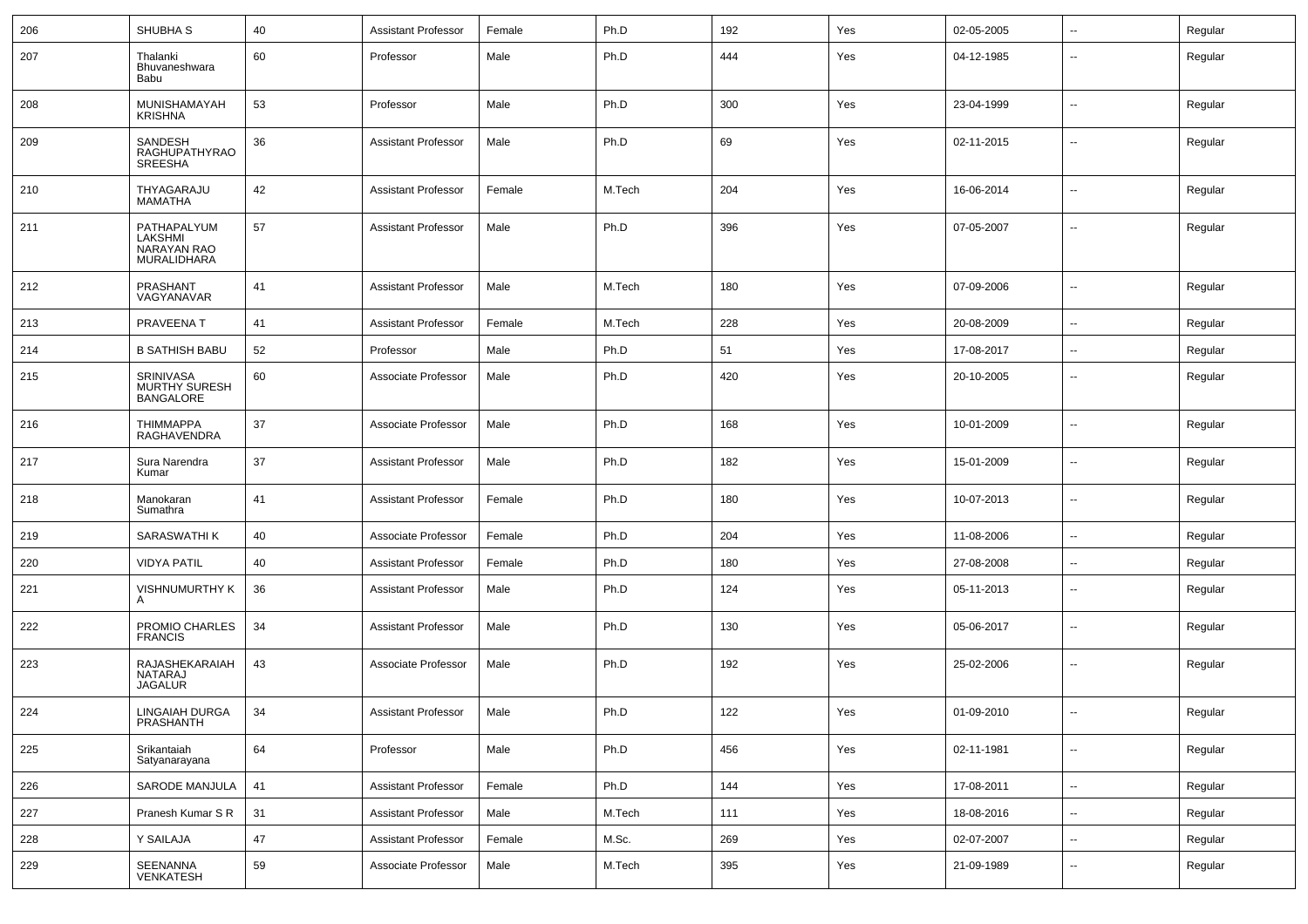| 230 | <b>MINAL MOHARIR</b>                                | 42 | Associate Professor        | Female | Ph.D        | 261 | Yes | 12-04-2004 | --                       | Regular  |
|-----|-----------------------------------------------------|----|----------------------------|--------|-------------|-----|-----|------------|--------------------------|----------|
| 231 | <b>TABITHA</b><br>JANUMALA                          | 38 | <b>Assistant Professor</b> | Female | Ph.D        | 163 | Yes | 09-01-2007 | --                       | Regular  |
| 232 | Siddaiah<br>Premananda<br>Belagahalli               | 43 | Associate Professor        | Male   | Ph.D        | 240 | Yes | 13-01-2012 | --                       | Regular  |
| 233 | RAMTHILAK                                           | 33 | <b>Assistant Professor</b> | Male   | M.Tech      | 73  | Yes | 09-09-2015 | ۰.                       | Regular  |
| 234 | NAGARAJAN<br>RAMAVENKATESW<br>ARAN                  | 39 | <b>Assistant Professor</b> | Male   | Ph.D        | 154 | Yes | 15-09-2008 | --                       | Regular  |
| 235 | <b>SUSHMITA</b><br><b>SARKAR</b>                    | 43 | <b>Assistant Professor</b> | Female | M.E.        | 144 | Yes | 26-09-2016 | --                       | Regular  |
| 236 | <b>VEENA GADAD</b>                                  | 34 | Assistant Professor        | Female | M.Tech      | 108 | Yes | 06-09-2016 | $\overline{\phantom{a}}$ | Regular  |
| 237 | Deepak Bana                                         | 61 | Other                      | Male   | M.Tech      | 158 | Yes | 01-10-2018 | --                       | Visiting |
| 238 | Vinutha Moses                                       | 46 | <b>Assistant Professor</b> | Female | M.Sc.(Engg) | 228 | Yes | 06-09-2016 | $\overline{\phantom{a}}$ | Regular  |
| 239 | Sreekumaran<br>Neethu                               | 33 | <b>Assistant Professor</b> | Female | M.Tech      | 109 | Yes | 28-08-2012 | $\overline{\phantom{a}}$ | Regular  |
| 240 | SOMASUNDAR<br><b>REKHA</b><br><b>BANGALORE</b>      | 49 | <b>Assistant Professor</b> | Female | M.Tech      | 264 | Yes | 05-07-2007 | --                       | Regular  |
| 241 | MEDA UJWAL<br>SHREENAG                              | 37 | <b>Assistant Professor</b> | Male   | Ph.D        | 132 | Yes | 29-08-2012 | ۰.                       | Regular  |
| 242 | MUNIYAPPA<br><b>GOVINDA RAJU</b>                    | 38 | <b>Assistant Professor</b> | Male   | Ph.D        | 186 | Yes | 22-01-2008 | ۰.                       | Other    |
| 243 | SHRUTHI M N                                         | 36 | <b>Assistant Professor</b> | Female | M.Tech      | 144 | Yes | 13-08-2008 | $\overline{\phantom{a}}$ | Regular  |
| 244 | <b>SHIREESHA</b><br><b>GOLLA</b>                    | 47 | Associate Professor        | Female | Ph.D        | 288 | Yes | 13-04-2001 | $\sim$                   | Regular  |
| 245 | <b>KUSANUR</b><br>RAVIRAJ AJJAPA                    | 45 | Associate Professor        | Male   | Ph.D        | 228 | Yes | 09-04-2012 | --                       | Regular  |
| 246 | Niranjan Vidya                                      | 49 | Professor                  | Female | Ph.D        | 325 | Yes | 19-09-2013 | $\overline{a}$           | Regular  |
| 247 | SATYANARAYANA<br><b>SHUSHRUTHA</b><br><b>KOYRAM</b> | 37 | Associate Professor        | Male   | Ph.D        | 180 | Yes | 07-07-2007 | $\overline{\phantom{a}}$ | Regular  |
| 248 | PRAKASH LALITHA                                     | 33 | <b>Assistant Professor</b> | Female | M.Tech      | 96  | No  | 10-09-2013 | 22-10-2021               | Regular  |
| 249 | Supreeth R                                          | 33 | <b>Assistant Professor</b> | Male   | M.Tech      | 108 | Yes | 03-02-2016 | --                       | Regular  |
| 250 | <b>SHRIKANTAPPA</b><br>KENDAGANNA<br>SWAMY          | 37 | <b>Assistant Professor</b> | Male   | Ph.D        | 156 | Yes | 29-08-2011 | $\sim$                   | Regular  |
| 251 | MUKUTESWARAN<br>SRIDHARAN                           | 39 | <b>Assistant Professor</b> | Male   | Ph.D        | 120 | Yes | 29-08-2012 | ÷.                       | Regular  |
| 252 | MURALIDHARAN<br>NITHIN                              | 34 | <b>Assistant Professor</b> | Male   | Ph.D        | 115 | Yes | 01-08-2014 | u.                       | Regular  |
| 253 | Palani Nagaraju                                     | 51 | Associate Professor        | Male   | M.Tech      | 300 | Yes | 17-09-1992 | ÷.                       | Regular  |
| 254 | VIJAYA KUMAR M<br>N                                 | 44 | Associate Professor        | Male   | Ph.D        | 219 | Yes | 01-09-2005 | --                       | Regular  |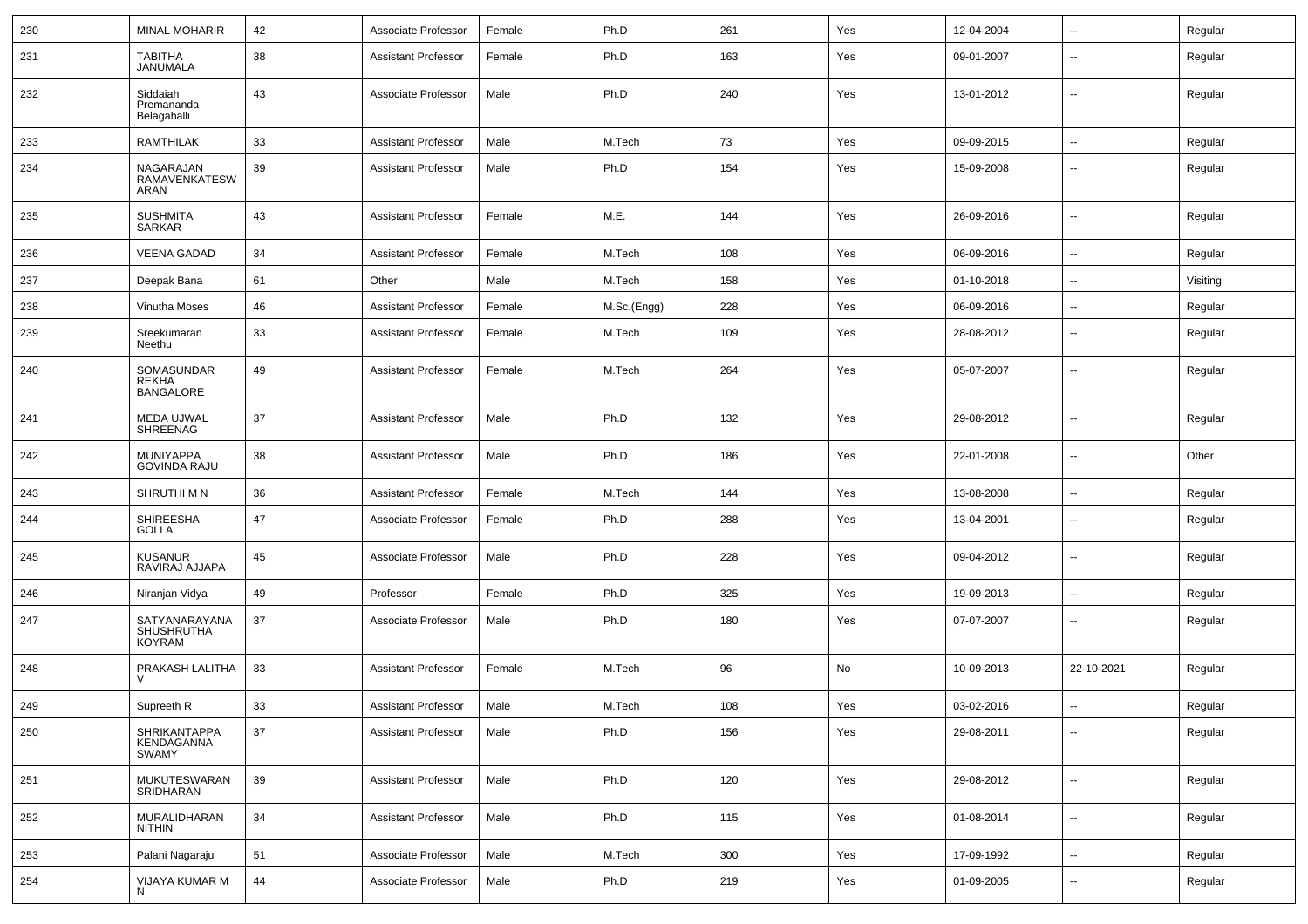| 255 | MAHADEVASHEET<br>Y AJAY KALALE                  | 34 | <b>Assistant Professor</b>                          | Male   | M.Tech | 131 | Yes           | 01-08-2011 | $\overline{\phantom{a}}$ | Regular |
|-----|-------------------------------------------------|----|-----------------------------------------------------|--------|--------|-----|---------------|------------|--------------------------|---------|
| 256 | SHILPA G D                                      | 32 | Assistant Professor                                 | Female | M.Tech | 96  | No            | 29-08-2016 | 29-03-2021               | Regular |
| 257 | <b>SUMAN N P</b>                                | 38 | <b>Assistant Professor</b>                          | Male   | Ph.D   | 88  | Yes           | 16-07-2015 | --                       | Regular |
| 258 | Pawankumar B                                    | 33 | <b>Assistant Professor</b>                          | Male   | M.Tech | 110 | Yes           | 30-08-2012 | $\overline{\phantom{a}}$ | Regular |
| 259 | NANJUNDASWAMY<br><b>SHIVAKUMAR</b>              | 64 | Professor                                           | Male   | Ph.D   | 516 | No            | 16-08-1979 | 31-12-2021               | Regular |
| 260 | VODDAGALLAIAH<br>VEENADEVI<br>SIDDHANAHUNDI     | 46 | Associate Professor                                 | Female | Ph.D   | 196 | Yes           | 28-02-2005 | --                       | Regular |
| 261 | Ramachandra<br>Bhagya                           | 46 | Associate Professor                                 | Female | Ph.D   | 180 | Yes           | 29-01-2007 | --                       | Regular |
| 262 | RACHANA S AKKI                                  | 41 | <b>Assistant Professor</b>                          | Female | Ph.D   | 180 | Yes           | 22-08-2005 | $\overline{\phantom{a}}$ | Regular |
| 263 | RUDRAMURTHY<br>RASHMI                           | 40 | <b>Assistant Professor</b>                          | Female | M.Tech | 229 | Yes           | 14-07-2005 | $\overline{\phantom{a}}$ | Regular |
| 264 | RAJA VIDYA                                      | 42 | <b>Assistant Professor</b>                          | Female | M.Tech | 156 | Yes           | 28-09-2016 | $\overline{\phantom{a}}$ | Regular |
| 265 | RAVIKIRAN S WALI                                | 32 | <b>Assistant Professor</b>                          | Male   | M.Tech | 108 | Yes           | 17-08-2016 | $\mathbf{u}$             | Regular |
| 266 | <b>KARTHIK</b><br><b>SHASTRY</b>                | 38 | <b>Assistant Professor</b>                          | Male   | Ph.D   | 68  | Yes           | 19-09-2016 | $\sim$                   | Regular |
| 267 | Koratagere<br>Sreelakshmi                       | 52 | Professor                                           | Female | Ph.D   | 300 | Yes           | 03-11-1999 | $\mathbf{u}$             | Regular |
| 268 | NARAYANA RAO<br>NARASIMHA<br>MURTHY HEBBALE     | 59 | Professor                                           | Male   | Ph.D   | 396 | Yes           | 23-09-1993 | $\mathbf{u}$             | Regular |
| 269 | SRINIVASA<br>ANISHA BELENJE                     | 34 | <b>Assistant Professor</b>                          | Female | M.Tech | 152 | No            | 02-07-2009 | 30-09-2021               | Regular |
| 270 | SHOBHANS                                        | 42 | Assistant Professor                                 | Female | Ph.D   | 191 | Yes           | 25-08-2005 | $\overline{\phantom{a}}$ | Regular |
| 271 | Mallikarjunaiah<br>Rajeswari                    | 46 | <b>Assistant Professor</b>                          | Female | Ph.D   | 227 | Yes           | 13-08-2005 | $\mathbf{u}$             | Regular |
| 272 | Ranganna Rajkumar<br>Gowribidnur                | 47 | Associate Professor                                 | Male   | Ph.D   | 300 | Yes           | 30-04-2008 | $\mathbf{u}$             | Regular |
| 273 | NAGARAJA<br><b>GOWRAPURA</b><br><b>SIDDAPPA</b> | 53 | Professor                                           | Male   | Ph.D   | 382 | Yes           | 12-08-2005 | $\mathbf{u}$             | Regular |
| 274 | <b>RAMYA P</b>                                  | 38 | <b>Assistant Professor</b>                          | Female | Ph.D   | 111 | Yes           | 17-08-2016 | $\mathbf{u}$             | Regular |
| 275 | NARASIMHA<br>AVADHANI<br><b>DATHATRI</b>        | 49 | Associate Professor                                 | Male   | Ph.D   | 218 | Yes           | 05-09-2002 | $\sim$                   | Regular |
| 276 | NAGARAJ<br>SHANMUKHA                            | 50 | Dean / Principal /<br>Director / Vice<br>Chancellor | Male   | Ph.D   | 336 | Yes           | 15-05-1999 | $\sim$                   | Regular |
| 277 | NARAYANA<br><b>GOWDA KAVITHA</b><br>SANNAPPA    | 41 | <b>Assistant Professor</b>                          | Female | M.Tech | 209 | Yes           | 09-05-2007 | $\sim$                   | Regular |
| 278 | VENKATACHALAM<br>PREMA                          | 41 | <b>Assistant Professor</b>                          | Female | Ph.D   | 156 | $\mathsf{No}$ | 09-07-2008 | 28-04-2020               | Regular |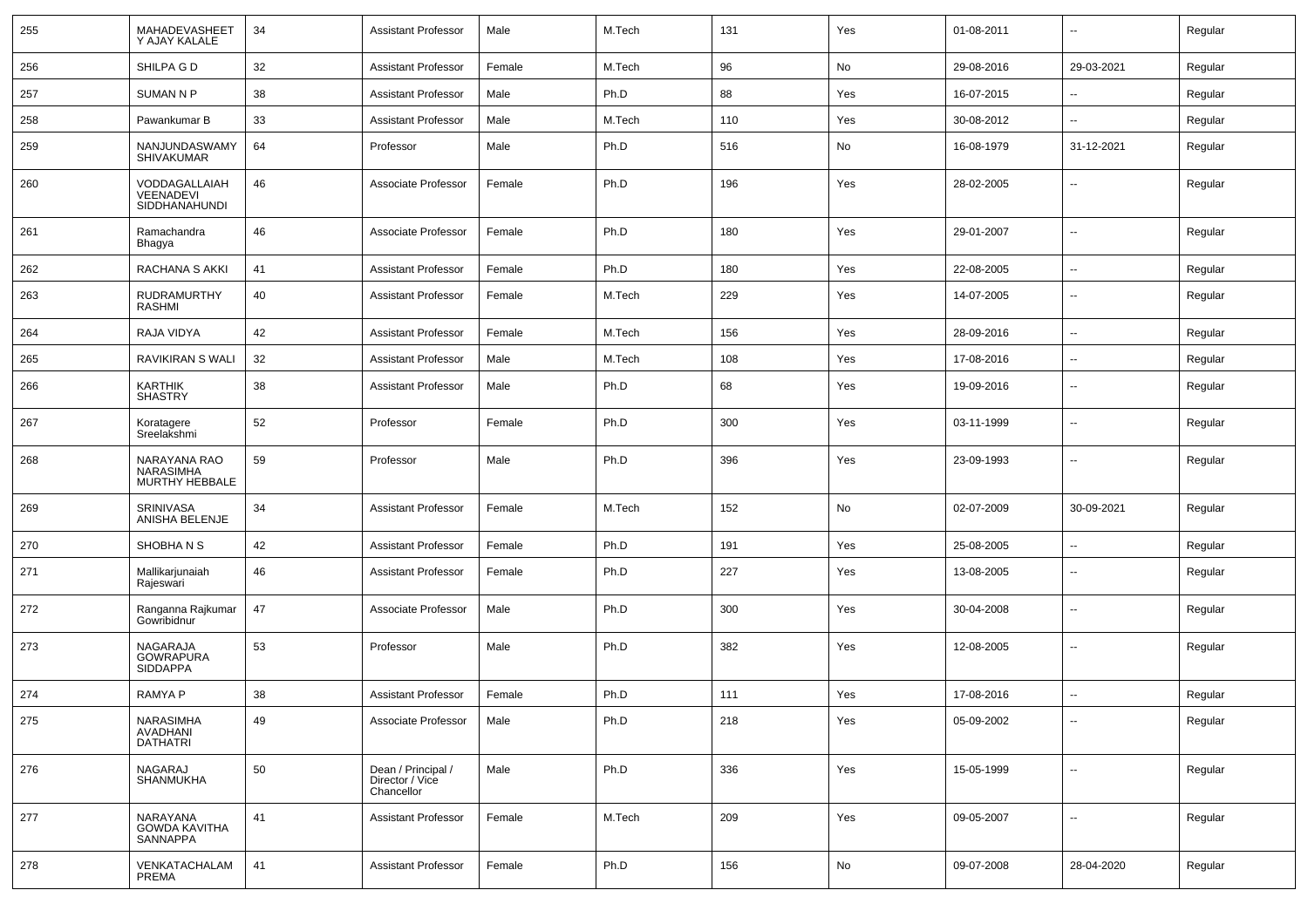| 279 | <b>KRISHNAPPA</b><br><b>VEENA DIVYA</b>          | 39 | <b>Assistant Professor</b> | Female | Ph.D   | 133 | Yes | 28-07-2012 | $\overline{\phantom{a}}$ | Regular |
|-----|--------------------------------------------------|----|----------------------------|--------|--------|-----|-----|------------|--------------------------|---------|
| 280 | PRATIBA D                                        | 41 | Assistant Professor        | Female | Ph.D   | 228 | Yes | 13-01-2009 | $\sim$                   | Regular |
| 281 | Prapul Chandra A C                               | 32 | <b>Assistant Professor</b> | Male   | Ph.D   | 102 | Yes | 21-06-2017 |                          | Regular |
| 282 | <b>VENKATA SRIHARI</b><br><b>PODLA</b>           | 52 | Associate Professor        | Male   | Ph.D   | 298 | Yes | 11-08-2006 |                          | Regular |
| 283 | <b>MELLEET MERIN</b>                             | 37 | <b>Assistant Professor</b> | Female | M.Tech | 170 | Yes | 11-08-2014 | $\overline{\phantom{a}}$ | Regular |
| 284 | MOTAMMANAVAR<br><b>SATISH V</b>                  | 37 | <b>Assistant Professor</b> | Male   | Ph.D   | 84  | Yes | 11-08-2014 | $\overline{\phantom{a}}$ | Regular |
| 285 | SHIVANANDAPPA<br><b>MAMATHA</b><br><b>GOWDRA</b> | 43 | Professor                  | Female | Ph.D   | 219 | Yes | 20-08-2004 | --                       | Regular |
| 286 | <b>MADHUBR</b>                                   | 37 | Assistant Professor        | Female | Ph.D   | 185 | Yes | 05-02-2007 |                          | Regular |
| 287 | SHASHI KIRAN C R                                 | 32 | Assistant Professor        | Male   | M.Tech | 102 | Yes | 19-09-2016 | $\overline{\phantom{a}}$ | Regular |
| 288 | SUDHA KAMATH<br>МK                               | 49 | Associate Professor        | Female | Ph.D   | 336 | Yes | 13-04-2000 | --                       | Regular |
| 289 | RADHAKRISHNA                                     | 57 | Professor                  | Male   | Ph.D   | 360 | Yes | 30-08-2004 |                          | Regular |
| 290 | SOUMYA A                                         | 43 | Associate Professor        | Female | Ph.D   | 254 | Yes | 16-02-2005 | $\mathbf{u}$             | Regular |
| 291 | RAJESH B M                                       | 36 | Assistant Professor        | Male   | Ph.D   | 68  | Yes | 03-02-2016 | $\sim$                   | Regular |
| 292 | RAMAKRISHNA<br><b>SRIDHAR</b>                    | 44 | Associate Professor        | Male   | Ph.D   | 282 | Yes | 11-09-2004 | --                       | Regular |
| 293 | MUDUKAVVANAVA<br>R SHAMBULINGA                   | 31 | <b>Assistant Professor</b> | Male   | M.Tech | 108 | Yes | 24-09-2013 | --                       | Regular |
| 294 | <b>VENKATESH</b><br>KIRAN                        | 43 | Associate Professor        | Male   | Ph.D   | 184 | Yes | 22-02-2007 | $\overline{\phantom{a}}$ | Regular |
| 295 | <b>SURESH</b><br><b>CHANDRA</b>                  | 44 | <b>Assistant Professor</b> | Male   | M.E.   | 207 | Yes | 04-04-2005 | --                       | Regular |
| 296 | SOWMYARANI C N                                   | 36 | Associate Professor        | Female | Ph.D   | 174 | Yes | 01-09-2016 | --                       | Regular |
| 297 | Ramanand Ravindra                                | 61 | Associate Professor        | Male   | Ph.D   | 430 | Yes | 24-07-2009 |                          | Regular |
| 298 | <b>KESHAVA RAO</b><br>UMA RAO                    | 58 | Professor                  | Female | Ph.D   | 396 | No  | 17-08-2012 | 30-09-2021               | Regular |
| 299 | Venkataramu<br>Kumara Swamy<br>Hosadurga         | 56 | Professor                  | Male   | Ph.D   | 396 | Yes | 03-07-1994 | $\sim$                   | Regular |
| 300 | RAMAA<br>ANANTHAMURTHY                           | 43 | Associate Professor        | Female | Ph.D   | 168 | Yes | 04-08-2006 | $\overline{\phantom{a}}$ | Regular |
| 301 | RAI SAHANA<br>BAILUGUTTA                         | 38 | <b>Assistant Professor</b> | Female | M.Tech | 108 | Yes | 01-08-2012 | $\sim$                   | Regular |
| 302 | MAHENDRA B M                                     | 35 | <b>Assistant Professor</b> | Male   | M.Tech | 66  | Yes | 20-01-2016 | $\sim$                   | Regular |
| 303 | <b>SHANTA</b><br>RANGASWAMY                      | 49 | Associate Professor        | Female | Ph.D   | 288 | Yes | 01-04-2006 | $\sim$                   | Regular |
| 304 | Puttasiddappa<br>Mithun Tumkur                   | 44 | <b>Assistant Professor</b> | Male   | M.Tech | 156 | Yes | 23-01-2008 | $\sim$                   | Regular |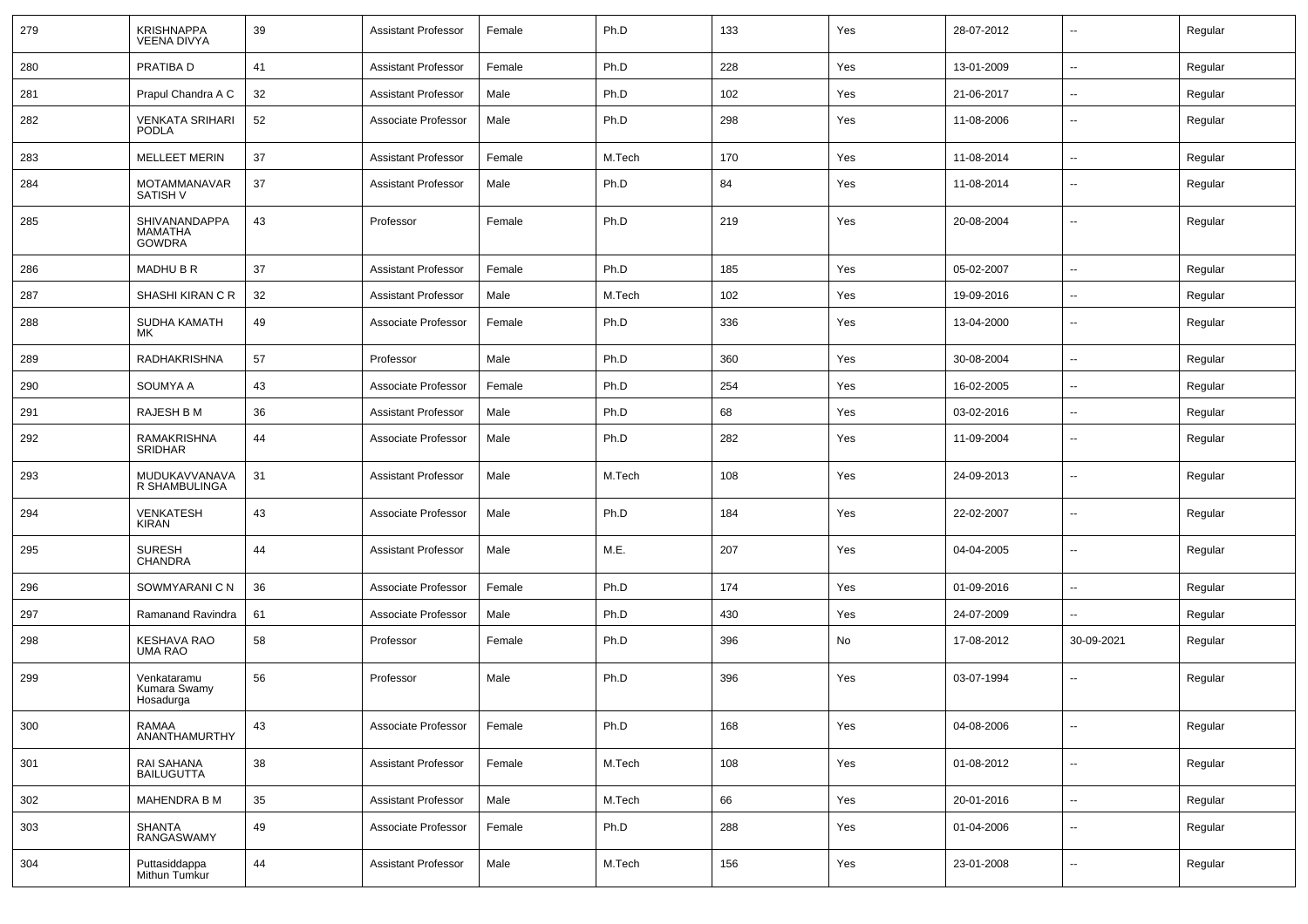| 305 | KRISHNAMURTHY<br>VANISHREE                         | 37     | Assistant Professor        | Female | M.Tech | 144 | Yes | 30-05-2014 |                          | Regular |
|-----|----------------------------------------------------|--------|----------------------------|--------|--------|-----|-----|------------|--------------------------|---------|
| 306 | Venkatadri Narayan<br>Ayyappankave                 | 47     | Associate Professor        | Male   | Ph.D   | 300 | Yes | 18-01-2007 | $\overline{\phantom{a}}$ | Regular |
| 307 | KATIYAR RAJANI                                     | 40     | Assistant Professor        | Female | Ph.D   | 161 | Yes | 22-01-2008 | $\overline{\phantom{a}}$ | Regular |
| 308 | S PRAVEEN                                          | 35     | <b>Assistant Professor</b> | Male   | M.Tech | 132 | Yes | 27-07-2013 | $\overline{\phantom{a}}$ | Regular |
| 309 | <b>REVATHI</b><br><b>SHENDRE</b><br><b>ANANTHA</b> | 32     | <b>Assistant Professor</b> | Female | M.Tech | 72  | Yes | 21-03-2016 | --                       | Regular |
| 310 | Rao Nagashree<br>Nagaraja                          | 51     | Associate Professor        | Female | Ph.D   | 295 | Yes | 02-09-2009 | $\overline{\phantom{a}}$ | Regular |
| 311 | Shivakumar Neeta                                   | 46     | Associate Professor        | Female | Ph.D   | 240 | Yes | 28-06-2007 | $\overline{\phantom{a}}$ | Regular |
| 312 | VENKATARAMAN<br><b>CHAYAPATHY</b>                  | 62     | Associate Professor        | Male   | Ph.D   | 444 | Yes | 16-08-1990 | $-$                      | Regular |
| 313 | RAMAMURTHY<br><b>CHINMAYE</b>                      | 35     | <b>Assistant Professor</b> | Female | M.Tech | 144 | Yes | 29-08-2012 | ۰.                       | Regular |
| 314 | NETHRAVATHI S                                      | 39     | <b>Assistant Professor</b> | Female | Ph.D   | 153 | Yes | 23-01-2008 | $\overline{a}$           | Regular |
| 315 | <b>MAHESH R</b>                                    | 42     | <b>Assistant Professor</b> | Male   | Ph.D   | 240 | Yes | 21-08-2008 | --                       | Regular |
| 316 | Subramanya Sastry<br>Nagakumar<br>Mathamudre       | 60     | Professor                  | Male   | Ph.D   | 278 | Yes | 01-08-2012 | Ξ.                       | Regular |
| 317 | POYIL MANKUNI<br><b>SHAM AAN</b>                   | 37     | <b>Assistant Professor</b> | Male   | Ph.D   | 148 | Yes | 01-02-2011 | --                       | Regular |
| 318 | Nanjundaswamy<br>Nagendra Nittur                   | 35     | <b>Assistant Professor</b> | Male   | M.Tech | 139 | Yes | 15-09-2013 | --                       | Regular |
| 319 | <b>SHWEETHA</b><br><b>BALIGA</b>                   | 31     | <b>Assistant Professor</b> | Female | M.Tech | 82  | Yes | 09-10-2014 |                          | Regular |
| 320 | NIJAGUNAPPA<br><b>DEEPAMALA</b>                    | 40     | Associate Professor        | Female | Ph.D   | 132 | Yes | 24-08-2009 |                          | Regular |
| 321 | PRATIBHA K                                         | 32     | Assistant Professor        | Female | M.Tech | 71  | Yes | 29-09-2016 | --                       | Regular |
| 322 | Venkataram Mamtha                                  | 41     | <b>Assistant Professor</b> | Female | Ph.D   | 108 | Yes | 09-05-2012 | $\overline{\phantom{a}}$ | Regular |
| 323 | <b>MOZHIYOTE</b><br>RAJASREE<br>PADMALAYAM         | 35     | <b>Assistant Professor</b> | Female | M.Tech | 134 | Yes | 07-06-2010 | ۰.                       | Regular |
| 324 | <b>VITTAL ANATHA</b><br><b>RAMA</b>                | 51     | Associate Professor        | Male   | Ph.D   | 154 | Yes | 01-01-2008 | $\overline{\phantom{a}}$ | Regular |
| 325 | SRINIVASAN<br><b>MANONMANI</b>                     | 40     | <b>Assistant Professor</b> | Female | M.E.   | 120 | Yes | 10-09-2013 | $\sim$                   | Regular |
| 326 | Venkatachala<br>Renukadevi Mysore                  | 49     | Professor                  | Female | Ph.D   | 170 | Yes | 02-08-2006 | u.                       | Regular |
| 327 | SIDDARAJU SUNIL                                    | 31     | Assistant Professor        | Male   | Ph.D   | 77  | Yes | 19-05-2014 | $\sim$                   | Regular |
| 328 | RANGANATH<br><b>JYOTHI</b>                         | $33\,$ | <b>Assistant Professor</b> | Female | M.Tech | 96  | Yes | 21-07-2014 | $\sim$                   | Regular |
| 329 | SHYLASHREE N                                       | $40\,$ | Associate Professor        | Female | Ph.D   | 162 | Yes | 16-08-2016 | Ξ.                       | Regular |